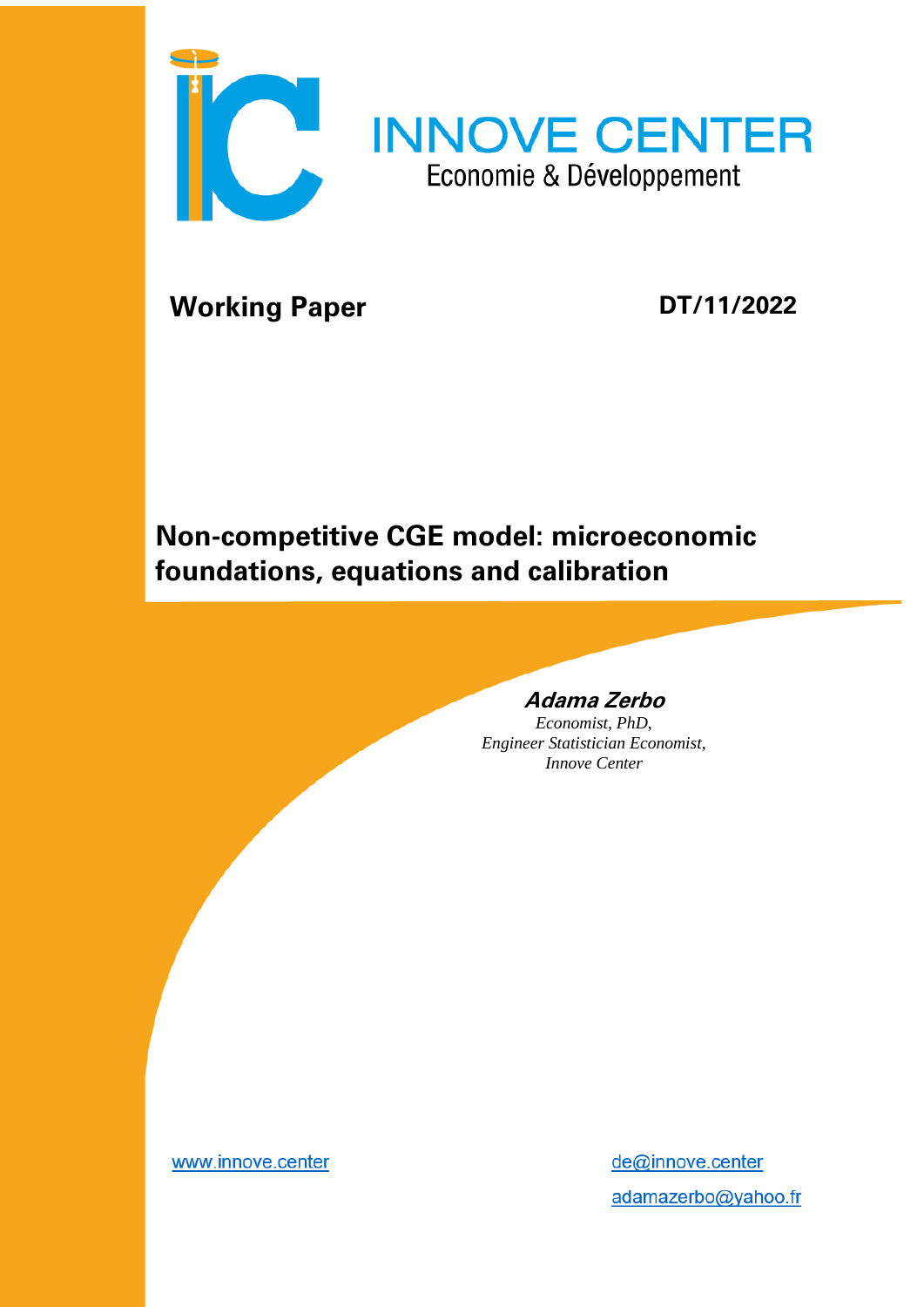## **Non-competitive CGE model: microeconomic foundations, equations and calibration**

by

## **Adama Zerbo**

*Economist, PhD,* 

## **Abstract:**

This paper proposes a non-competitive CGE model with microeconomic foundations as clear as those of the Walrasian CGE model. Drawn essentially from the General Theory of the Firm, the microeconomic foundations developed make it possible: (i) to take into account the imperfections in the computable general equilibrium modeling without opting for a specific theoretical framework of imperfect competition (monopoly, duopoly, oligopoly, etc. .), (ii) that employment is a result of the CGE model and that unemployment does not result from the choice of the modeler to force or not the existence of unemployment through the introduction of specific equations in the model, ( iii) to better understand the behavior of economic agents in terms of foreign trade and to limit the level of arbitrariness in the calibration of the parameters of the import and export functions; (iv) to determine the investment demand function of firms in each branch of activity considered in the model; it depends, among other things, on economic performance, financing constraints, user cost of capital and transaction costs of the branch of activity; (v) to determine the expressions of the price of each product and the average wage of each branch of activity. Thus, this non-competitive CGE model is more suitable for understanding the effects of public policies and other shocks on labor market, employment, household income, investment, economic growth and foreign trade, as well as prices.

## **Résumé : Modèle EGC non concurrentiel : les fondements microéconomiques, les équations et la calibration**

Ce papier propose un modèle EGC non concurrentiel (MEGC-NC) avec des fondements microéconomiques aussi clairs que ceux du modèle EGC walrasien. Tirés essentiellement de la Théorie générale de la firme, les fondements microéconomiques développés permettent : (i) de prendre en compte les imperfections dans la modélisation en équilibre général calculable sans opter pour un cadre théorique spécifique de concurrence imparfaite (monopole, duopole, oligopole, etc.), (ii) que l'emploi soit un résultat du modèle EGC et que le chômage ne découle pas du choix du modélisateur de forcer ou pas l'existence du chômage à travers l'introduction d'équations spécifiques dans le modèle, (iii) de mieux appréhender les comportements des agents économiques en matière de commerce extérieur et de limiter le niveau de l'arbitraire dans la calibration des paramètres des fonctions d'importation et d'exportation ; (iv) de déterminer la fonction de demande d'investissement des entreprises de chaque branche d'activités du modèle ; elle dépend, entre autres, des performances économiques, des contraintes de financement, du coût d'usage du capital et des coûts de transaction de la branche d'activités ; (v) de déterminer les expressions du prix de chaque produit et du salaire moyen de chaque branche d'activités. Le modèle EGC non concurrentiel ainsi développé est plus adapté, notamment pour appréhender les effets des politiques publiques et autres chocs sur le marché du travail, l'emploi, les revenus des ménages, l'investissement, la croissance économique et le commerce extérieur, ainsi que sur les prix.

**Keywords:** Non-competitive Computable General Equilibrium Model, CGEM, imperfections **Mots clés :** Modèle d'équilibre général calculable non concurrentiel, MEGC, imperfections,

**JEL classification:** B21, C68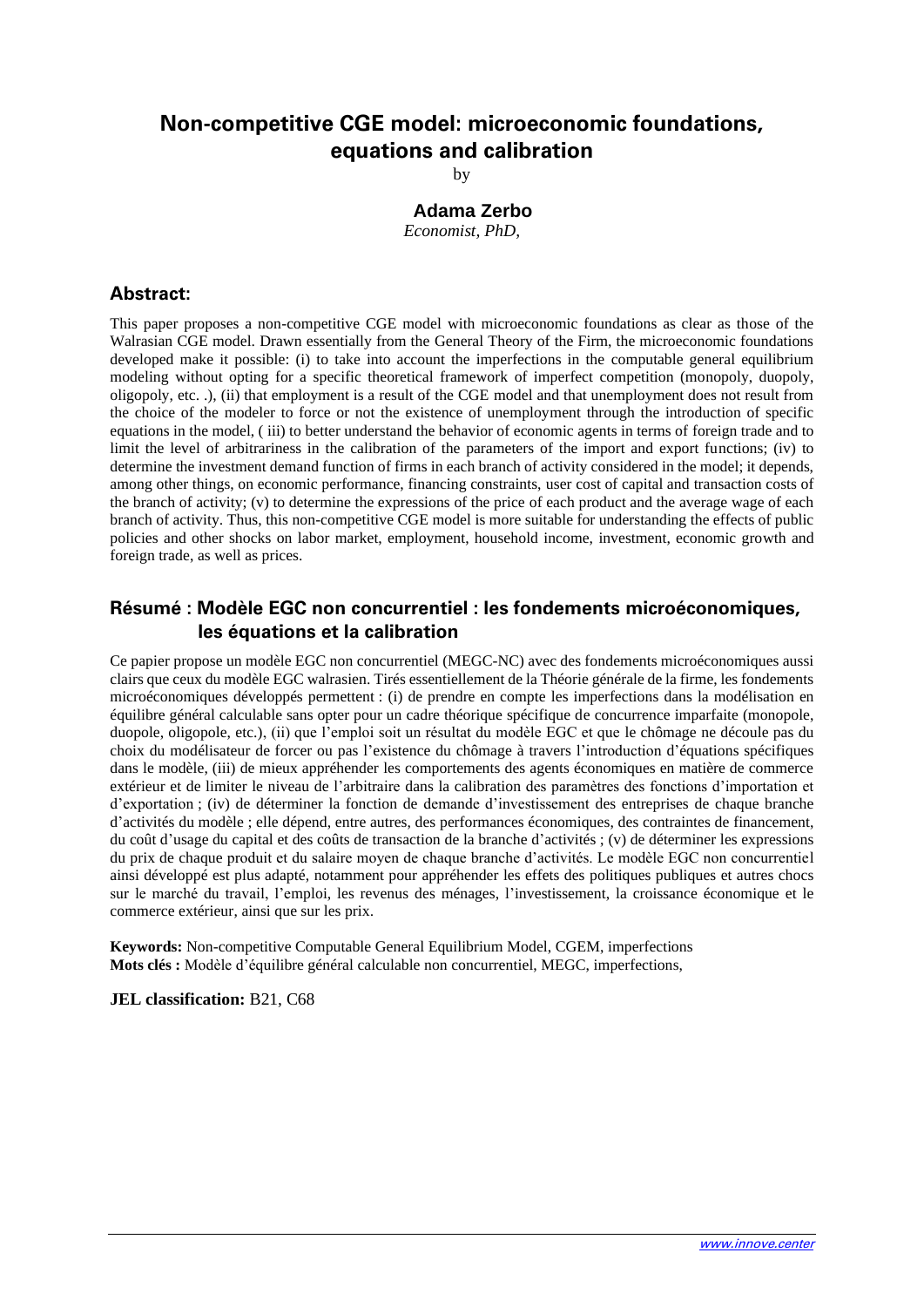## *Summary*

| 1.                              | <b>Introduction</b>                                                                 |                |  |
|---------------------------------|-------------------------------------------------------------------------------------|----------------|--|
| 2.                              | Review of computable general equilibrium models _________________________________5  |                |  |
| 1.                              |                                                                                     |                |  |
| 2.                              | Production<br>a.                                                                    | $\overline{7}$ |  |
|                                 | $\mathbf{b}$ .<br>c.<br>d.                                                          | 9              |  |
|                                 | e.<br>f.<br>Equilibrium conditions 11                                               |                |  |
| 3.                              | Microeconomic foundations of non-competitive CGE model ______________________12     |                |  |
| 1.                              |                                                                                     |                |  |
| 2.                              |                                                                                     |                |  |
| 3.                              | Firm export behavior 16                                                             |                |  |
| 4.                              |                                                                                     |                |  |
| 5.                              |                                                                                     |                |  |
| 4.                              | The Non-competitive Computable General Equilibrium Model ________________________21 |                |  |
| $\boldsymbol{l}$ .              |                                                                                     |                |  |
|                                 | a.                                                                                  |                |  |
|                                 | b.<br>$\mathbf{c}$ .                                                                | 21             |  |
| 2.                              |                                                                                     |                |  |
|                                 | a.                                                                                  |                |  |
|                                 | b.                                                                                  |                |  |
|                                 | $\mathbf{c}$ .                                                                      |                |  |
| 3.                              |                                                                                     |                |  |
| 4.                              |                                                                                     |                |  |
| 5.                              |                                                                                     |                |  |
| 6.                              |                                                                                     |                |  |
| 7.                              |                                                                                     |                |  |
|                                 | <b>Conclusion</b>                                                                   | 30             |  |
| <b>Bibliographic references</b> |                                                                                     |                |  |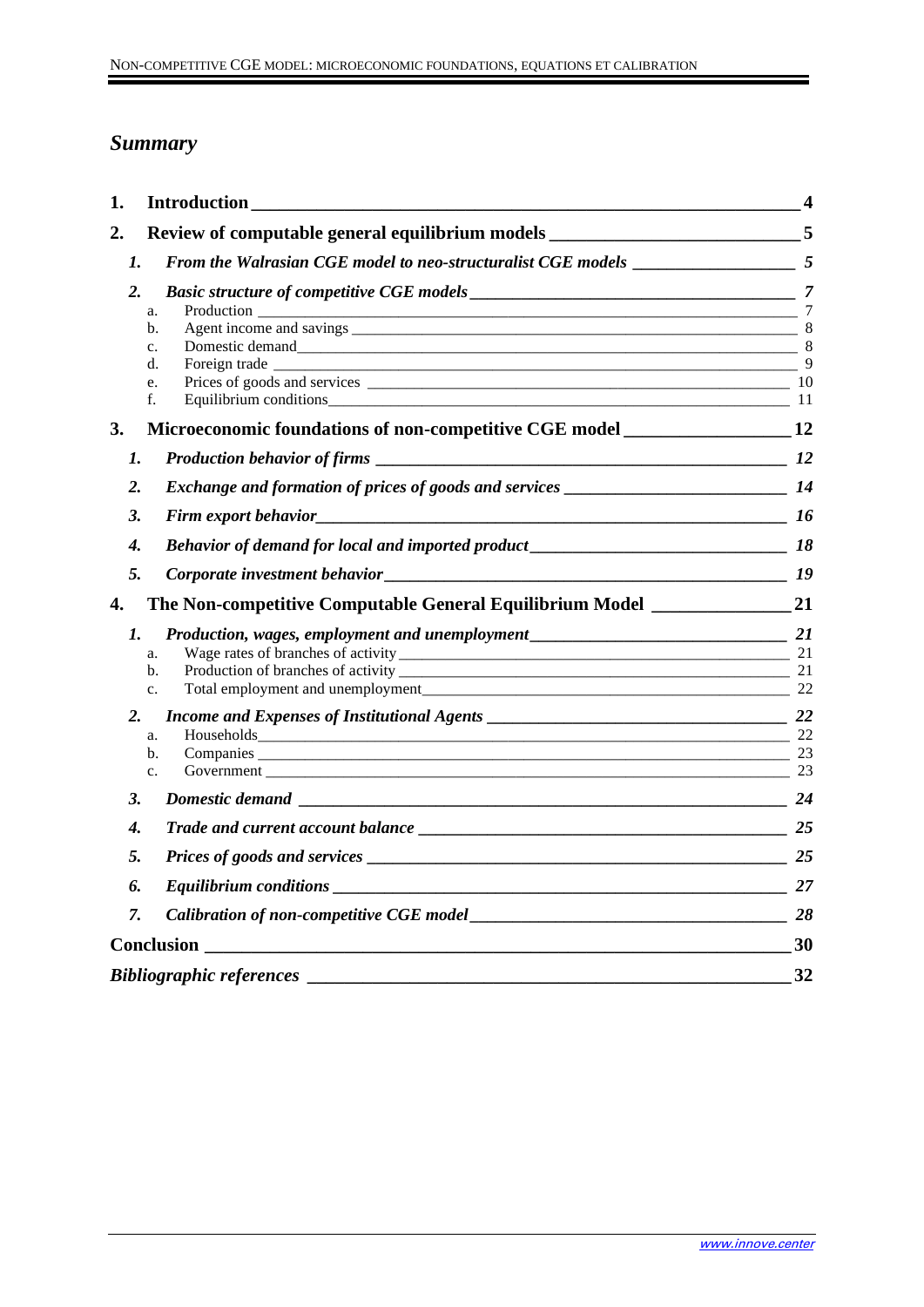## <span id="page-3-0"></span>**1. Introduction**

The Computable General Equilibrium Model (CGEM) remains one of the most widely used models by economists and experts in other social and environmental science disciplines. This is partly explained by the fact that the MEGC makes it possible to consider the economy as a whole by reconciling macroeconomic approaches and microeconomic approaches, all within a coherent framework (Gérard et al. 2011), and thus, to apprehend the complexity of the impacts of the phenomena studied. Indeed, for a given economy at a given period, CGEMs make it possible to identify the opportunity of the various economic policies and, thus, to replace macro-econometric models, especially in contexts where the statistical series are incomplete (Cogneau and Roubaud , 1994). However, the use of CGEMs comes up against difficulties related to their basic theoretical framework.

CGE models are first based on the Walrasian equilibrium framework. In these models (i) competition is pure and perfect in the markets, (ii) wages and prices are flexible, (iii) goods and labor markets are in equilibrium, (iv) labor is mobile between sectors of activity, (v) total amount of investment is determined by savings (I=S). Obviously, these first models received numerous criticisms for the lack of realism not only of the hypotheses, but also of the simulation results (Cogneau and Roubaud 1994, Hérault 2003).

To represent the real characteristics of the economies studied, modelers introduce models of imperfect competition and wage rigidities in the CGE models. However, there are many possible specifications of imperfect competition which have a considerable impact on the macroeconomic results of CGE models. Also, many models favor the hypothesis of a margin rate on production prices and/or wage rigidity without developing the underlying microeconomic behaviors (Cogneau and Roubaud 1994, Marouani 2002). As a result, neoclassical authors are quite reluctant towards these non-competitive CGE models whose microeconomic foundations are not as clear as the Walrasian equilibrium and whose optimality properties are even more difficult to explore.

Thus, as much as the idealistic microeconomic foundations of competitive CGE models weaken their use as a decision support tool, the use of non-competitive CGE models as a decision support tool is weakened due to the lack of clear microeconomic foundations. Therefore, even if they claim to provide important results for economic policies, many CGE studies retain an experimental character.

Faced with this observation, this paper aims to build a non-competitive CGE model based on clear microeconomic foundations and whose optimality properties can be explored. More specifically, it involves building a CGE model based on the general theory of the firm and its recent developments (Zerbo 2016, 2018a, 2018b, 2020, 2022; Zerbo and Hien 2019, 2020a, 2020b). Indeed, for the general theory of the firm (GTF), the markets are characterized by imperfections that influence the decisions of economic agents and move them away from the neoclassical optimum. Because of imperfections, the search for "mutually advantageous" compromise is the markets operating rule. Thus, economic relations between agents are characterized by compromise functions determined, among other things, by their institutional, legal, social and human environment, as well as by their individual and/or collective capabilities and preferences. The decisions of economic agents corresponding to the mutually advantageous compromises result from the maximization of compromise functions under constraints.

Thus, this paper is structured in three sections: (i) a review of CGE models, (ii) the microeconomic foundations of the non-competitive CGE model, (iii) the presentation of the non-competitive CGE model and an approach of its calibration.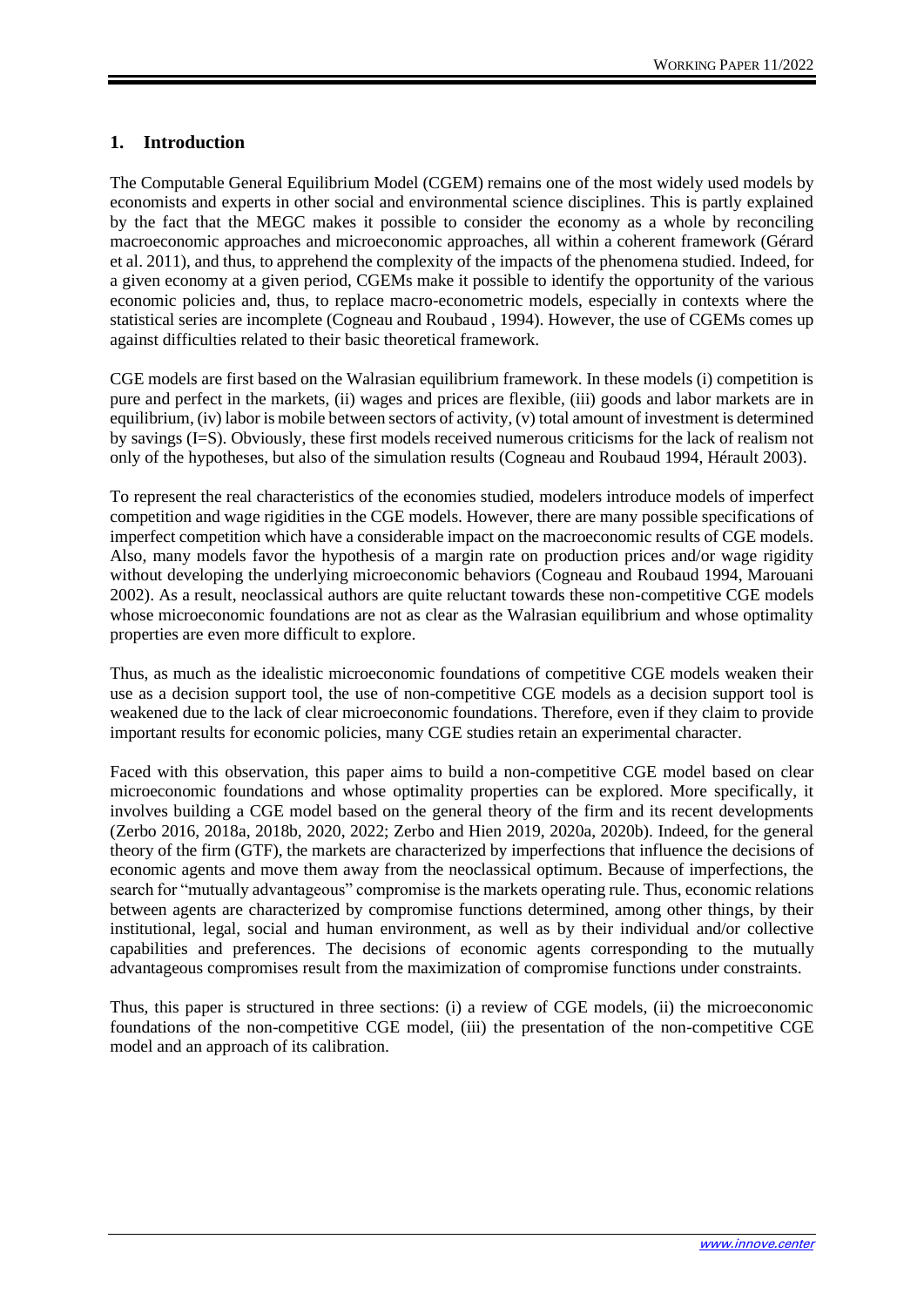## <span id="page-4-0"></span>**2. Review of computable general equilibrium models**

The literature review proposed in this section includes two subsections: (i) genesis of modeling in CGE and (ii) presentation of the basic structure of competitive CGE model.

## **1.** *From the Walrasian CGE model to neo-structuralist CGE models*

<span id="page-4-1"></span>According to the specialized literature, the model developed by Johansen on Norway in 1960 is the precursor model of computable general equilibrium models. However, the first generation of CGE models is best represented by the work of Shoven and Whalley (1984), which proposed disaggregated models at firm and household level and whose framework is purely Walrasian (Schubert 1993).

These first CGE models are static models of temporary equilibrium, written in real terms, equipped with a simple Walrasian kernel, based on the assumptions of pure and perfect competition. Supply and demand functions are derived from the first-order conditions of the maximization of corporate profit and of consumer utility function in a framework of pure and perfect competition. Prices and wages are flexible, investment is determined by savings (Cogneau and Roubaud 1994).

The assumptions of pure and perfect competition limit the realism of these first computable general equilibrium models. Indeed, one of their major shortcomings is due to their usual paradigm, namely the assumption of profit maximization by firms. It implicitly assumes in particular that there is no room for negotiation on the markets, that employees have no ability to claim and to adopt opportunistic strategies, and that they can be replaced at will; therefore demand for labor is equal to supply for labor. As a result, standard CGE model cannot account for the persistent underemployment or unemployment observed in many countries because it ignores labor market imperfections. So, the literature is characterized by virulent debates between general equilibrium modelers.

According to Cogneau and Roubaud (1994), the hottest debates between modelers in computable general equilibrium oppose neoclassical and "neo-structuralist" schools. These debates focus on the consideration of rigidities in CGE models. Neo-structuralist CGE models consider a whole series of rigidities or structural specificities that lead economy away from full employment of production factors and lead to adjustment problems radically different from the neoclassical CGE. Although some neoclassical modelers agree with their neo-structuralist counterparts on the need to consider rigidities, they remain opposed to the extent or quantity of acceptable rigidities.

In developing countries where knowledge of microeconomic behaviors and economic constraints is still limited, neo-structuralist authors put forward two types of justification for integrating rigidities into the CGE model: (i) a mode of polemical justification which consists in propose alternative thought experiments to the neo-classical conception, (ii) a positive mode of justification which consists in making an institutional description of the economy studied (Cogneau and Roubaud 1994). However, neo-structuralist works are most often only literary and are not based on irrefutable demonstrations. So, they do not provide clear microeconomic foundations with behavioral functions that can help build a more realistic alternative model. Faced with this situation of uncertainty described by the neoclassical authors as "absence of decisive proof of the existence of insurmountable rigidities", they put forward the argument of parsimony to support the idea that a CGE model less constrained should be preferred to neo-structuralist models which would err on the side of ad hoc rigidities. This argument based on the absence of decisive evidence of the speed of adjustments in the economy can also be addressed to the neoclassical CGE model, because as Cogneau and Roubaud (1994) said, it seems just as difficult to justify the neoclassical assumptions of flexibility.

About these debates, Boyer (1986) points out that "just like nature, macroeconomists abhor a vacuum! In this case, we cannot fight the new classic models by objecting to the unrealism of their founding hypotheses. In fact, the game is not so much to compare reality to a model, but to compare various models by reference to what they teach us about concrete economies". So, alongside these debates, modelers have sought since the mid-1980s to introduce imperfect competition into the CGE model to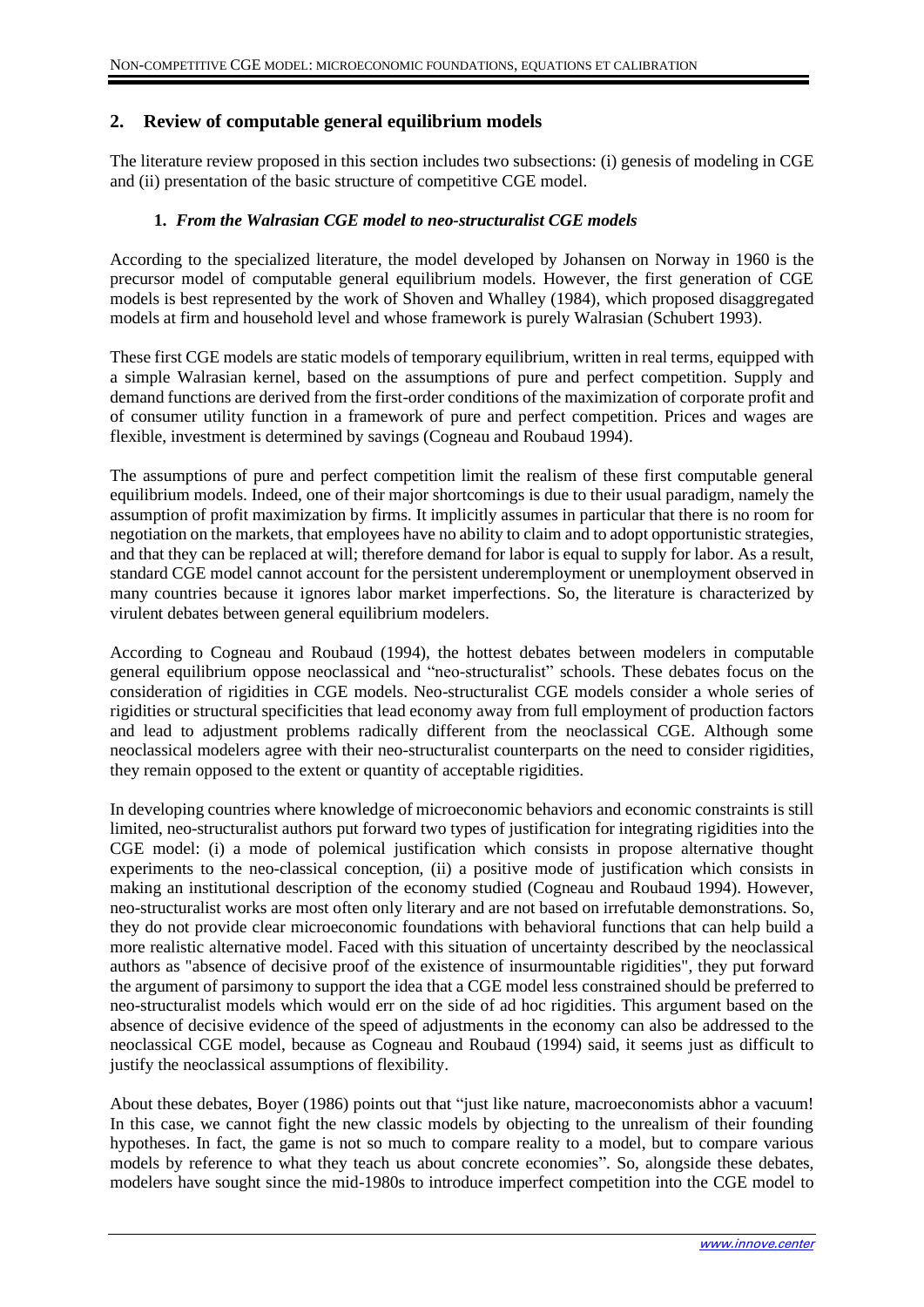arrive at alternative CGE models that are more realistic than the Walrasian CGE model. Depending on the objectives of the modelers and their respective choice of the imperfect framework, the introduction of imperfect competition is done in various ways.

From the middle of the 1980s, some modelers (Harris 1984, Cox and Harris 1985) sought to introduce a more realistic way of prices formation into the CGE models. These authors introduced a fixed markup to describe the formation of prices in a monopoly situation and increasing returns to scale by the presence of fixed costs.

Other modelers have sought to replace the competition framework of the CGE model with a Cournotlike oligopolistic analysis framework to determine supply, and horizontal product differentiation to determine demand (Decreux, Guérin and Jean, 2002) or by an oligopolistic structure with conjectural variations (Elbehri and Hertel 2004), with consideration or not of the heterogeneity of the products (Burniaux and Waelbroeck 1992).

To consider labor market imperfections, modelers adopted various approaches: (i) introduction of a global or sectoral minimum wage allowing unemployment to be incorporated into the model (Taylor 1980, Dervis et al. 1982, Maechler and Roland-Host 1995, Decaluwé, Dissou and Robichaud 1999, Lemelin and Robichaud 2018), (ii) taking into account of inter-sector wage differentials (De Melo 1977, Thierfelder and Shiells 1997), (iii) adoption of a segmentation of labor market between the formal sector and the informal sector (Maechler and Roland-Host 1995), (iv) introduction of an expensive matching process in the labor market (Maechler and Roland-Host 1995, Cahuc and Zulberberg 1996, Balistreri 2002), (v) consideration of unions or union negotiations in the CGE models (De Melo and Tarr 1992, Thierfelder and Shiells 1997, Devarajan et al. 1997, Bontout et John 1998).

These approaches of coupling imperfection models with the competition CGE model make it possible to increase the realism of these applied models. Nevertheless, there are several models of imperfections, each relating to specific aspects. Thus, as Marouani (2002) indicates, one of the difficulties lies in the choice of the operating model of the labor market to be retained. Moreover, the difficulty of empirical validation of the working model of the labor market adopted weakens the use of these models for decision-making purposes. Also, according to Marouani (2002), "the assumption of intersectoral labor mobility used in all models constitutes an aberration from the point of view of stylized facts". Also, works on general equilibrium incorporating labor market imperfections deal only with wage setting mechanisms. The issues of hiring/firing rules, labor standards and other elements of labor regulation, which significantly influence the functioning of labor market, are not explicitly modeled in CGE models (Marouani 2002).

The greatest fragility of CGE models with imperfections comes from the fact that they couple the neoclassical behavior equations of economic agents with imperfections models. Yet neoclassical behavior equations derive from the assumption of markets of pure and perfect competition. And if the markets are imperfect, corporate behavior is no longer neoclassical: the entrepreneur can not maximize his profit in the neoclassical way because employees no longer have the same status as production equipment; as the employer, they too have expectations of the company.

In the coupling of competition CGE models and imperfection models, it is implicitly supposed that economic agents ignore market imperfections and behave in a neoclassical manner (ex-ante); it is after determining their strategies that they try to consider certain market imperfections (ex-post). However, taking imperfections into account is inherent in the decision-making process of economic agents. For example, the imperfections of information on the labor market, the delays and costs of hiring and dismissal, the rigidity of wages, the existence of monopoly or oligopoly are not neutral in the business decision-making process; they shape the behavior of entrepreneurs and workers.

Also, CGE models with labor market imperfections consider wage rigidities and/or the matching problem as the cause of the observed imbalance on labor market. This confirms the fact that these models are based on the neoclassical paradigm of labor market which considers that the wage is the adjustment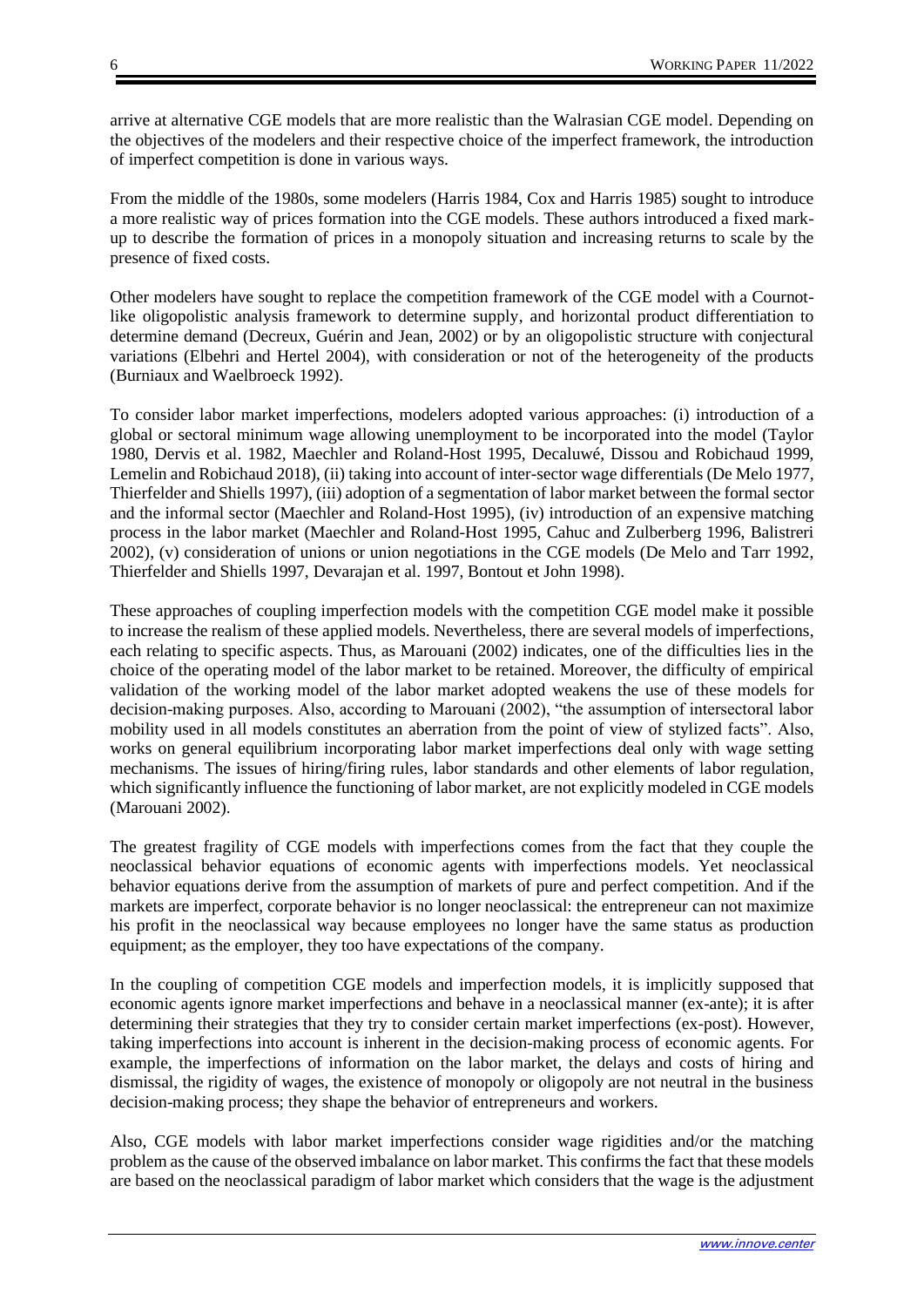variable allowing unemployment to be eliminated unless rigidities prevent it. It is a very restricted vision of the labor market which, among other things, (i) reduces the goal sought by the employer in his relationship with the labor market and (ii) ignores the specificity of the labor factor  $-$  a living and intelligent factor, capable of claiming and adopting opportunistic behavior, unlike capital.

Thus, despite the efforts of neo-structuralist modelers, the observation is that there is not yet a standard heterodox CGE or macroeconomic model based on microeconomic foundations as clear and decisive as those of the Walrasian CGE model. Neo-structuralist modelers attempted to couple the competitive CGE model with imperfect competition models in order to obtain a more realistic CGE model, rather than building a non-competitive CGE model based on new clear and realistic microeconomic foundations, which would result in more realistic behavior functions.

Therefore, in this paper, we first develop the microeconomic foundations and derive the behavior functions before building the non-competitive CGE model based on these new microeconomic foundations. Before addressing these microeconomic foundations in the coming section, the review of CGE models is completed by the presentation of the basic structure of competitive CGE models.

## **2.** *Basic structure of competitive CGE models*

<span id="page-6-0"></span>In general, the CGE model includes several equations organized into various blocks: (i) production, (ii) income and savings of agents, (iii) domestic demand, (iv) foreign trade, (v) prices and (vi) conditions of balance. The economic agents generally considered are companies, households, the State and similar, the rest of the world.

## *a. Production*

<span id="page-6-1"></span>The production volume  $(XS_b)$  of a branch of activity is determined as being the sum of the value added in volume (VAb) of the branch and the intermediate consumption  $(Cl_{bp})$  by product (relation 2.1). Intermediate consumption by branch of activity and by product is determined as being a fixed proportion  $a_{\text{bp}}$  of value added (relation 2.2). Value added is a function of capital and labor (relation 2.3). Constant elasticity substitution (CES) functions in general or Cobb-Douglas functions, in particular, remain the most used in CGE moels. For this presentation, we use Cobb-Douglas production technology.

| $XS_b = VA_b + \sum_p CI_{bp}$                | (2.1) |
|-----------------------------------------------|-------|
| $CI_{bp} = a_{bp}VA_b$                        | (2.2) |
| $VA_b = A_b K_b{}^{\beta_b} L_b{}^{\alpha_b}$ | (2.3) |

The labor and capital demands of a branch of activity are derived from the maximization of the profit of the branch whose expression is given by the relation (2.4). The respective demands for labor and capital are therefore given by relations (2.5) and (2.6).

$$
\pi_b = P_{VA_b} V A_b - w_b L_b - r_b K_b \tag{2.4}
$$

$$
L_b = \frac{\alpha_b \, P_{VA_b} V A_b}{w_b} \tag{2.5}
$$

$$
K_b = \frac{\beta_b \, P_{VA_b} V A_b}{r_b} \tag{2.6}
$$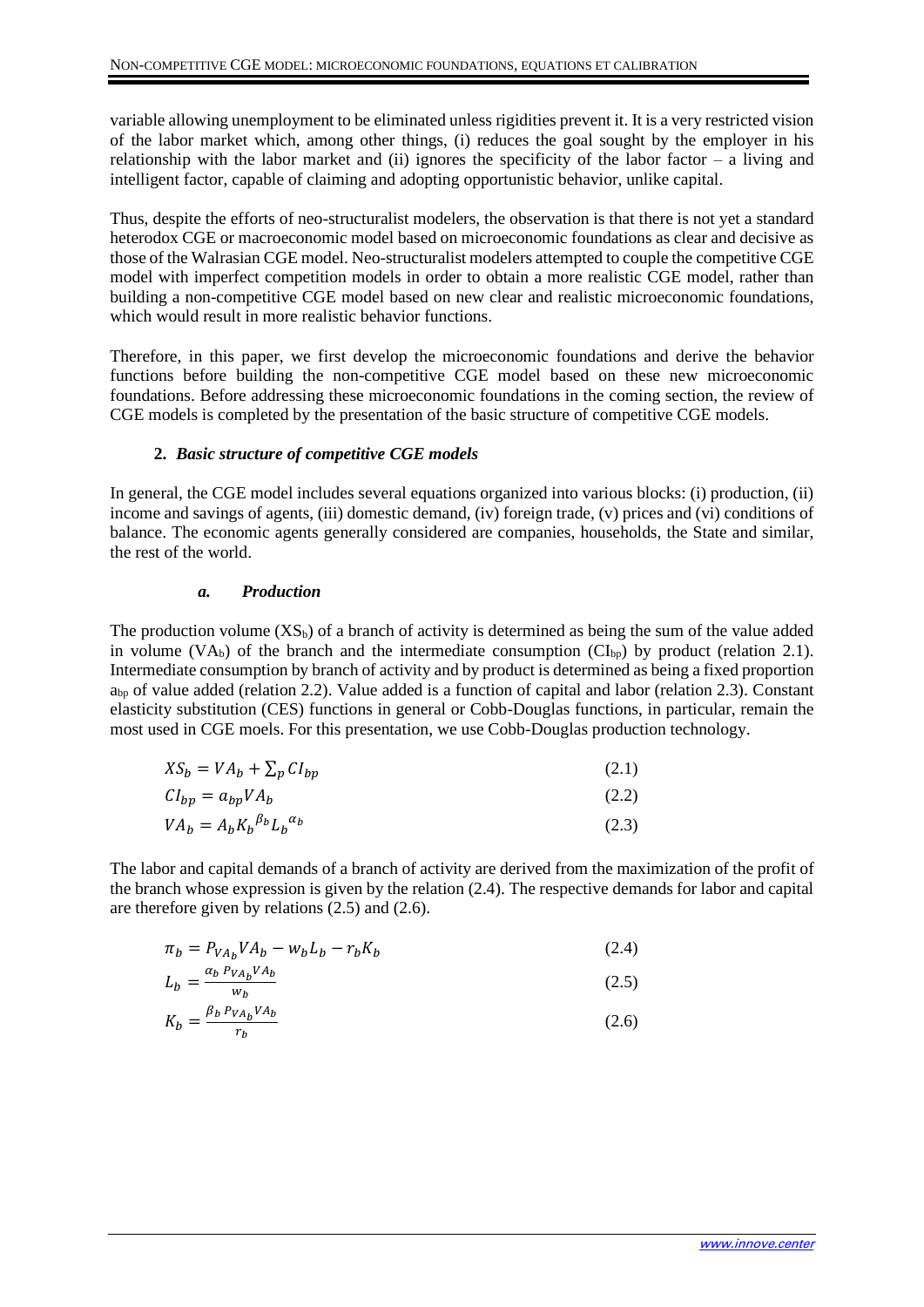#### *b. Agent income and savings*

<span id="page-7-0"></span>**Household income and savings**: taking modeling needs into account, households can be subdivided into several categories according to residence place, professional category, gender of household or standard of living. The gross income  $(GY_h)$  of households is composed mainly of labor income paid by each branch of activity, capital income which represents the share of the gross operating surplus (GOS) of each branch of activity which goes to households, net income from property and dividends received by households ( $\text{DIV}_h$ ), net transfers received by households ( $\text{NTR}_h$ ). Thus, the household income equation is given by relation (2.7).

$$
GY_h = \sum_{b=1}^{B} W_b L_{hb} + \sum_{b=1}^{B} \lambda_{hb} GOS_b + DIV_h + NTR_h \tag{2.7}
$$

Household disposable income  $(DY_h)$  is equal to gross household income minus taxes on household income (relation 2.8). Household savings  $(S_h)$  is determined as a fixed proportion of disposable household income (relation 2.9).

$$
DY_h = GY_h - ITR_h \tag{2.8}
$$

$$
S_h = \theta_h D Y_h \tag{2.9}
$$

**Enterprise income and savings**: Like households, enterprises can also be subdivided into several categories (formal/non-formal, financial/non-financial, large enterprises/SMEs/Micro-enterprises, etc.). Business income is mainly made up of the sum of gross operating surplus (GOS) of the branches of activity minus the shares paid respectively to households and to the rest of the world. Thus, the business income equation is given by relation (2.10).

$$
Y_{ent} = \sum_{b} (1 - \lambda_{hb} - \lambda_{ROWb}) GOS_b \tag{2.10}
$$

Based on this income, companies pay direct taxes and duties on their income (ITRe), pay dividends to households and the rest of the world  $(DIV_{ROW})$  and generate savings (relation 2.11).

$$
S_{ent} = Y_{ent} - DIV_h - DIV_{Row} - ITR_{ent}
$$
\n(2.11)

**Government income and savings**: some models distinguish between the central State and local authorities. Government revenue consists mainly of taxes and duties paid by the branches of activity  $(ITB_b)$ , taxes on products  $(TP_p)$ , duties and taxes on imports  $(DTM_p)$  and exports  $(DTEX_p)$ , direct taxes paid by households  $(ITR<sub>h</sub>)$  and by businesses  $(ITR<sub>ent</sub>)$ , as indicated by relation (2.12). The amount of the different types of taxes and duties is calculated by applying fixed levy rates.

$$
Y_G = \sum_b I T B_b + \sum_p (T P_p + D T M_p + D T E X_p) + I T R_{ent} + I T R_h \tag{2.12}
$$

Government spends an amount G on goods and services for consumption, makes transfers to households of an amount  $TG<sub>h</sub>$ , as well as to the rest of the world of an amount  $TG<sub>Row</sub>$  and releases savings ( $S<sub>G</sub>$ ) as the relation (2.13) indicates.

$$
S_G = Y_G - G - T G_h - T G_{ROW} \tag{2.13}
$$

#### *c. Domestic demand*

<span id="page-7-1"></span>Domestic demand is made up of final household consumption by product  $(CF_{hp})$  and the government consumption (G), investment by product  $(INV_p)$  and intermediate consumption by branches of activity  $(Cl<sub>p</sub>)$ .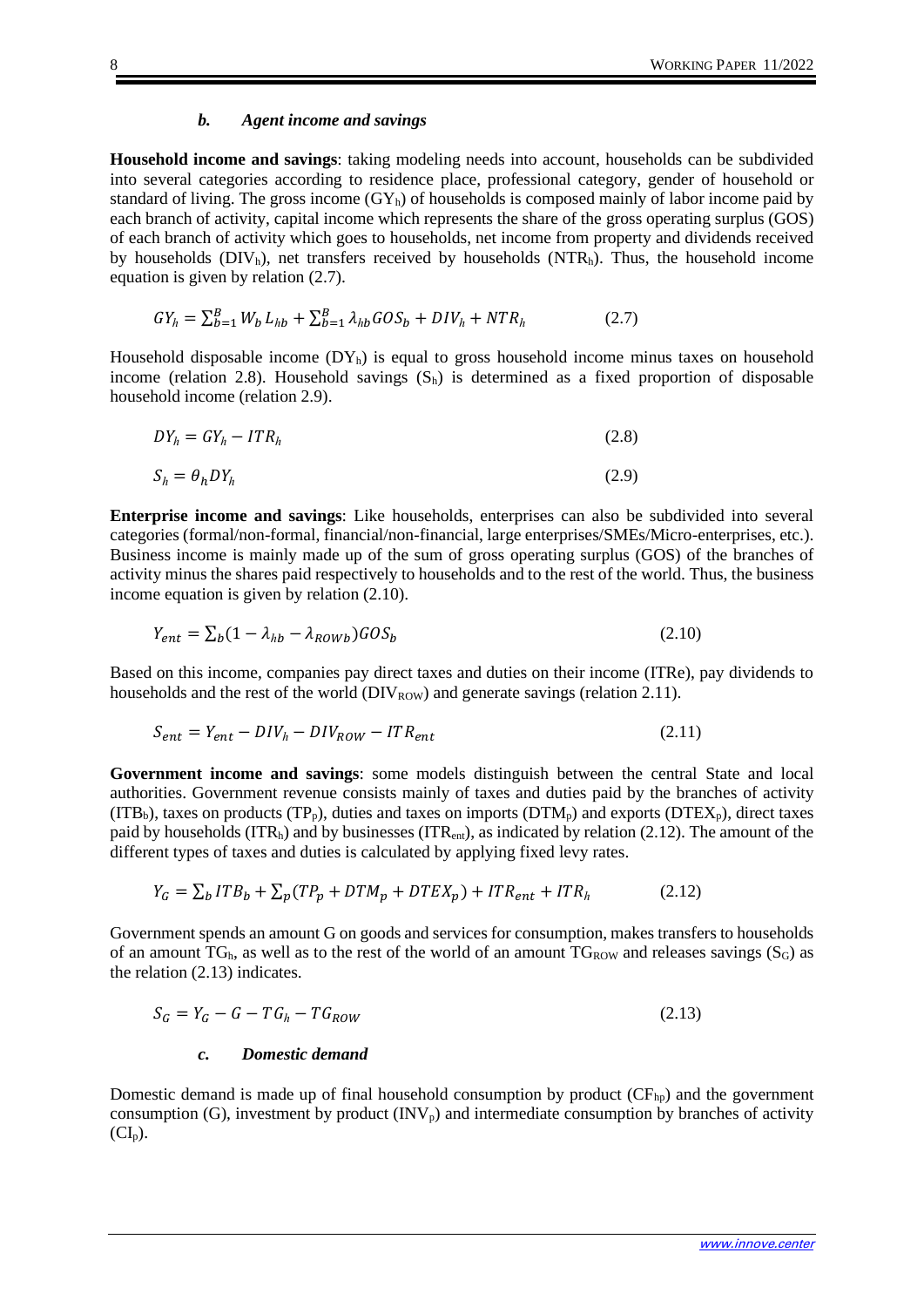**Volume of final household consumption by product (** $CF<sub>hp</sub>$ **): it is defined as a fixed proportion of the** amount of total final household consumption  $(CF_h)$ , divided by the market price of the product concerned  $(PC_p)$ , as indicated the relation (2.14). The amount of total household final consumption is equal to 1 minus the propensity to save multiplied by disposable income (relation 2.15).

$$
CF_{hp} = v_{hp} \frac{CF_h}{PC_p} \tag{2.14}
$$

$$
CF_h = (1 - \theta_h)DY_h \tag{2.15}
$$

**Volume of the investment by product**  $(INV<sub>p</sub>)$ **: it is defined as a fixed proportion of the total amount** of the investment (TINV), divided by the market price of the product concerned  $(PC_p)$  as indicated by the relation (2.16).

$$
INV_p = \sigma_p \frac{TINV}{PC_p} \tag{2.16}
$$

**Volume of intermediate consumption by product**  $(CI_p)$ **: it is equal to the sum of the intermediate** consumption of the branches of activity for the product concerned (relation 2.17).

$$
CI_p = \sum_b CI_{bp} \tag{2.17}
$$

<span id="page-8-0"></span>Final consumption of the government (G) is exogenous.

#### *d. Foreign trade*

The foreign trade block establishes the export and import functions by product. To determine the volumes of product exports and imports, the approach proposed by Armington (1969) remains the most widely used to avoid extreme specialization of production. It considers that there is imperfect substitutability between the same goods of different geographical origin. Thus, for each product category i, the demand for a composite good Q (fictitious) is defined as a constant elasticity of substitution function of the domestic good and the imported good or of the good sold at home and the exported good.

**Volume of exports by product**: to determine the volume of exports of the product, companies maximize their total revenue which is equal to the sum of domestic sales  $P_{Lp}DS_p$  and the value of exports of the product  $P_{Ep}EX_p$ , under constraint of the distribution function of the composite good given by relation (2.18). Solving this maximization program gives the relation (2.19) which indicates that the ratio of the volume of exports of the product and the volume of sales of the product at home is a function of the relative export price with respect to the local price.

$$
Q_p^E = q_p^E \left[ \beta_p^E E X_p^{\rho_p^E} + (1 - \beta_p^E) D S_p^{\rho_p^E} \right]_{\rho_p^E}^{\frac{1}{2}}
$$
\n(2.18)\n
$$
\frac{E X_p}{D S_p} = \left[ \frac{P_{Ep}}{P_{Lp}} \frac{1 - \beta_p^E}{\beta_p^E} \right]_{\rho_p^E}^{\frac{1}{2}}
$$
\n(2.19)

**Volume of imports by product:** to determine the volume of imports of the product, it is considered that the buyers minimize their expenditure dedicated to the purchase of this product which is equal to the sum of the purchases of the local product  $P_{Dp} D D_p$  and purchases of the imported good  $P_{Mp} IMP_p$ , under the constraint of the distribution function of the composite good given by relation (2.20). The resolution of this minimization program gives the relation (2.21) which indicates that the ratio of the volume of imports of the product and the volume of purchases of the local product is a function of their relative price.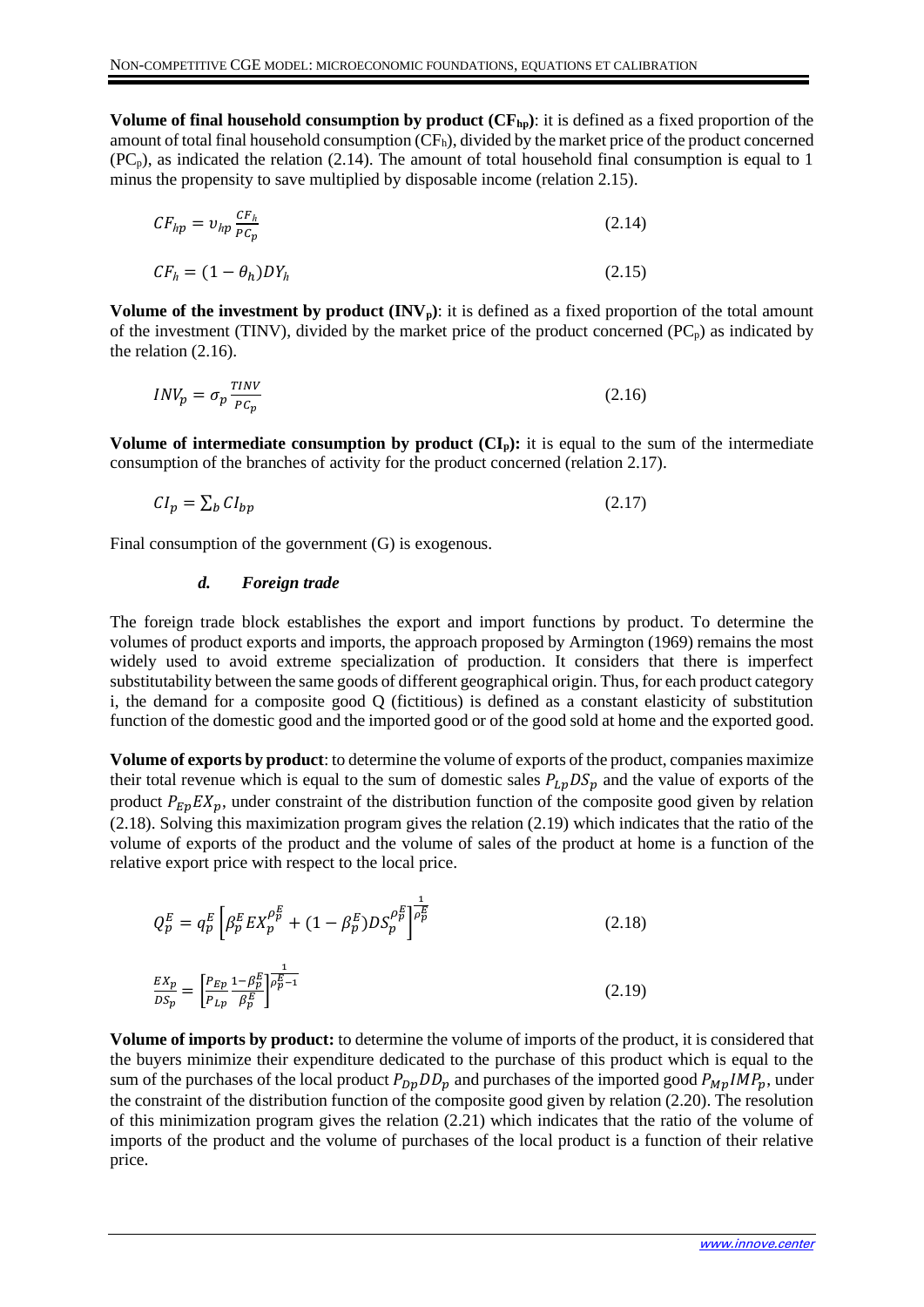$$
Q_p^M = q_p^M \left[ \beta_p^M I M P_p^{-\rho_p^M} + (1 - \beta_p^M) D D_p^{-\rho_p^M} \right]_{-\rho_p^M}_{-\rho_p^M}
$$
(2.20)

$$
\frac{IMP_p}{DD_p} = \left[\frac{P_{Dp}}{P_{Mp}} \frac{\beta_p^M}{1 - \beta_p^M}\right]^{\frac{1}{\rho_p^M + 1}}
$$
\n(2.21)

**Current account balance (CAB):** it is equal to export earnings, minus the amount of imports, minus all net transfers paid to the rest of the world by resident agents as indicated by the relation (2.22) .

$$
CAB = e \sum_{p} P_{WEp} E X_{p} - e \sum_{p} P_{WMp} I MP_{p} - TRANS_{ROW}
$$
 (2.22)

#### *e. Prices of goods and services*

<span id="page-9-0"></span>Several relative prices are calculated in relation to the price of a good considered as cash: the price of value added by branch of activity ( $P_{VAb}$ ), the price of intermediate consumption of the branch ( $P_{\text{Cb}}$ ), the price to the producer of the branch  $(P_b)$ , the producer price per product  $(P_p)$ , the local production price including indirect taxes  $(P_{Dp})$  or excluding indirect taxes  $(P_{Lp})$ , the producer price of the exported product  $(P_{Ep})$ , the price of the imported product including import duties and taxes  $(P_{Mp})$  and the GDP deflator (PINDEX).

The price of value added by branch is equal to the difference between the production of the branch in value and the intermediate consumption of the branch in value, divided by the volume of value added (relation 2.23).

$$
P_{VAb} = \frac{P_b X S_b - P_{C1b} C I_b}{V A_b} \tag{2.23}
$$

The price of intermediate consumption of a branch of activity is equal to the weighted average price of intermediate consumption of the branch (relation 2.24).

$$
P_{CID} = \sum_{p} \frac{Cl_{bp}}{Cl_b} P_{pc} \tag{2.24}
$$

The price of the local product sold on the national market including indirect taxes  $(P_{Dp})$  is equal to the price excluding taxes of the local product on the market multiplied by 1 plus the rate of indirect taxes on the product (relation 2.25).

$$
P_{Dp} = (1 + txs_p)P_{Lp} \tag{2.25}
$$

The price of the imported product  $(P_{Mp})$  is equal to the foreign price in foreign currencies of the imported product multiplied by the exchange rate e, by 1 plus the rate of indirect taxes on the product  $(txs_p)$  and by 1 plus the rate of customs duties on imports (timp) of the product (relation 2.26). With this relationship, the standard CGE model does not provide a margin on imported products. Thus, the price of the imported product is equal to its unit cost plus the indirect taxes on the products.

$$
P_{Mp} = (1 + txs_p)(1 + tim_p)eP_{WMp}
$$
\n(2.26)

The price of the exported product  $(P_{Ep})$  is equal to the foreign price in foreign currencies of the exported product multiplied by the exchange rate e, divided by 1 plus the tax rate on the exported product (relation 2.27).

$$
P_{Ep} = \frac{e^{PWEp}}{(1 + t\epsilon x_p)}
$$
\n<sup>(2.27)</sup>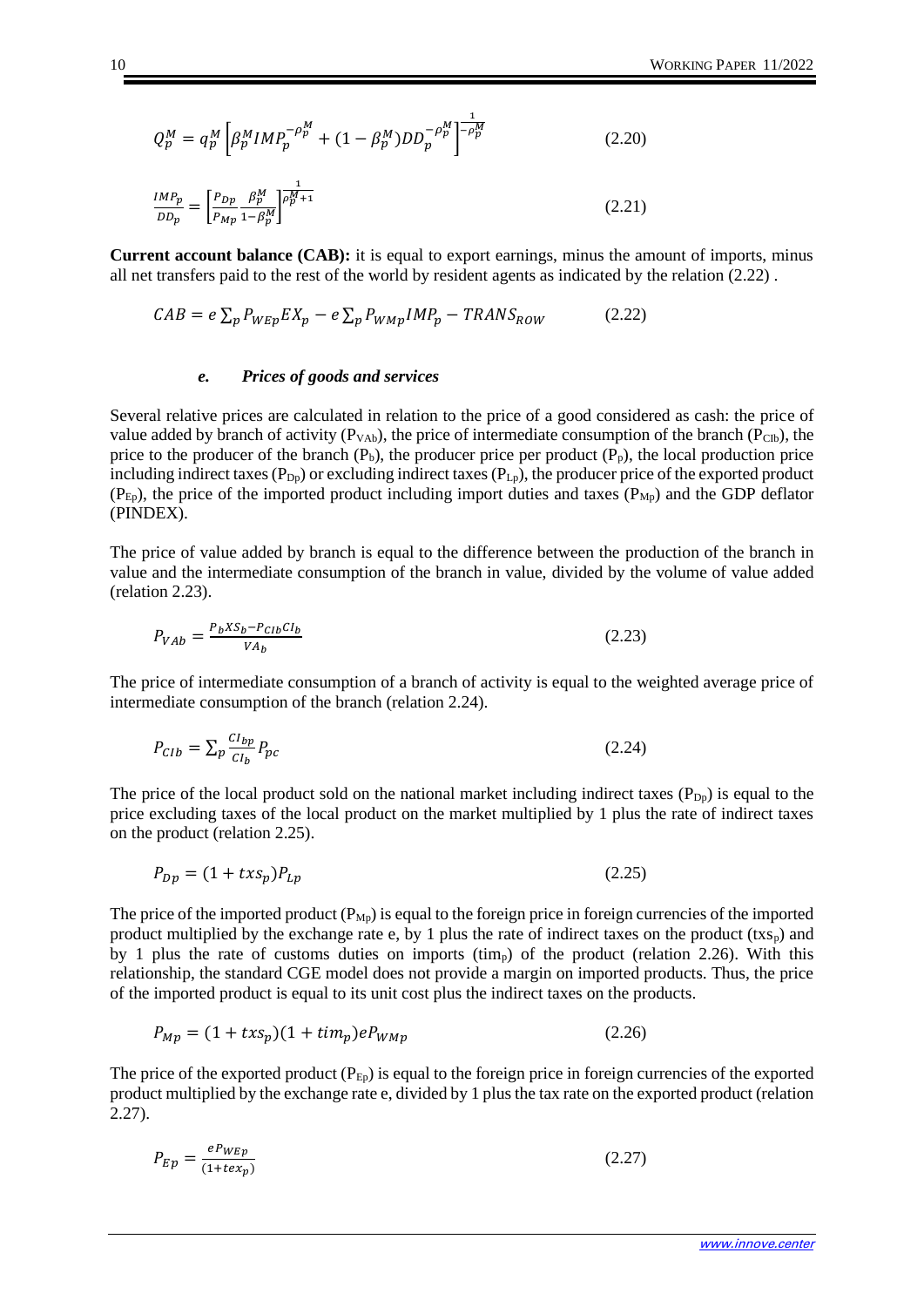The price of the composite product is equal to the sum of the demand for the local product and the imported product values, divided by the volume of the composite product (relation 2.28).

$$
P_{pC} = \frac{P_{Dp} D_{p} + P_{Mp} I M P_{p}}{Q_{p}^{M}}
$$
\n
$$
(2.28)
$$

The producer price of the product is equal to the sum in value of the production sold locally and the production exported, divided by the volume of production (relation 2.29).

$$
P_p = \frac{P_{Lp}DS_p + P_{Ep}EX_p}{XS_p} \tag{2.29}
$$

The producer price per branch is equal to the weighted average price of the branch's products (relation 2.30).

$$
P_b = \sum_{p} \frac{X S_{p b}}{X S_b} P_p \tag{2.30}
$$

The GDP deflator is equal to the weighted average price of the added values of the branches of activity (relation 2.31).

$$
PINDER = \sum_{b} \frac{VA_b}{\sum_{b} VA_b} P_{VAb}
$$
 (2.31)

#### *f. Equilibrium conditions*

<span id="page-10-0"></span>On the market for production factors, on the one hand, the total supply of labor (LS) is equal to the sum of the labor demands of the branches of activity and, on the other hand, the supply of capital of each branch of activity is equal to its demand for capital. Thus, in the competitive CGE model, the economy is in a situation of full employment of labor and physical production capacities. Moreover, the supply of labor and the supply of capital are exogenous.

$$
LS = \sum_{b} L_b \tag{2.32}
$$

$$
KS_b = K_b \tag{2.33}
$$

On the market for goods and services, we have the following equilibria: (i) the supply of each local product on the domestic market is equal to the demand for the local product on the domestic market (relation 2.34), (ii) the global supply of each market product is equal to its global demand (relation 2.35); (iii) the supply of a non-market product is equal to its demand (relation 2.36).

$$
DS_p = DD_p \tag{2.34}
$$

$$
XS_p + IMP_p = EX_p + CF_{mp} + CI_p + INV_p \tag{2.35}
$$

$$
X S_{nm} = \frac{G}{P_G} \tag{2.36}
$$

In the capital market, saving is equal to total investment (relation 2.37).

$$
TINV = S_m + S_e + S_G - CAB \tag{2.37}
$$

In summary, the standard CGE model presented above has the merit of having microeconomic foundations and a series of relatively consistent behavior functions. However, as many critics of the model have pointed out: (i) the assumptions of pure and perfect competition and prices flexibility are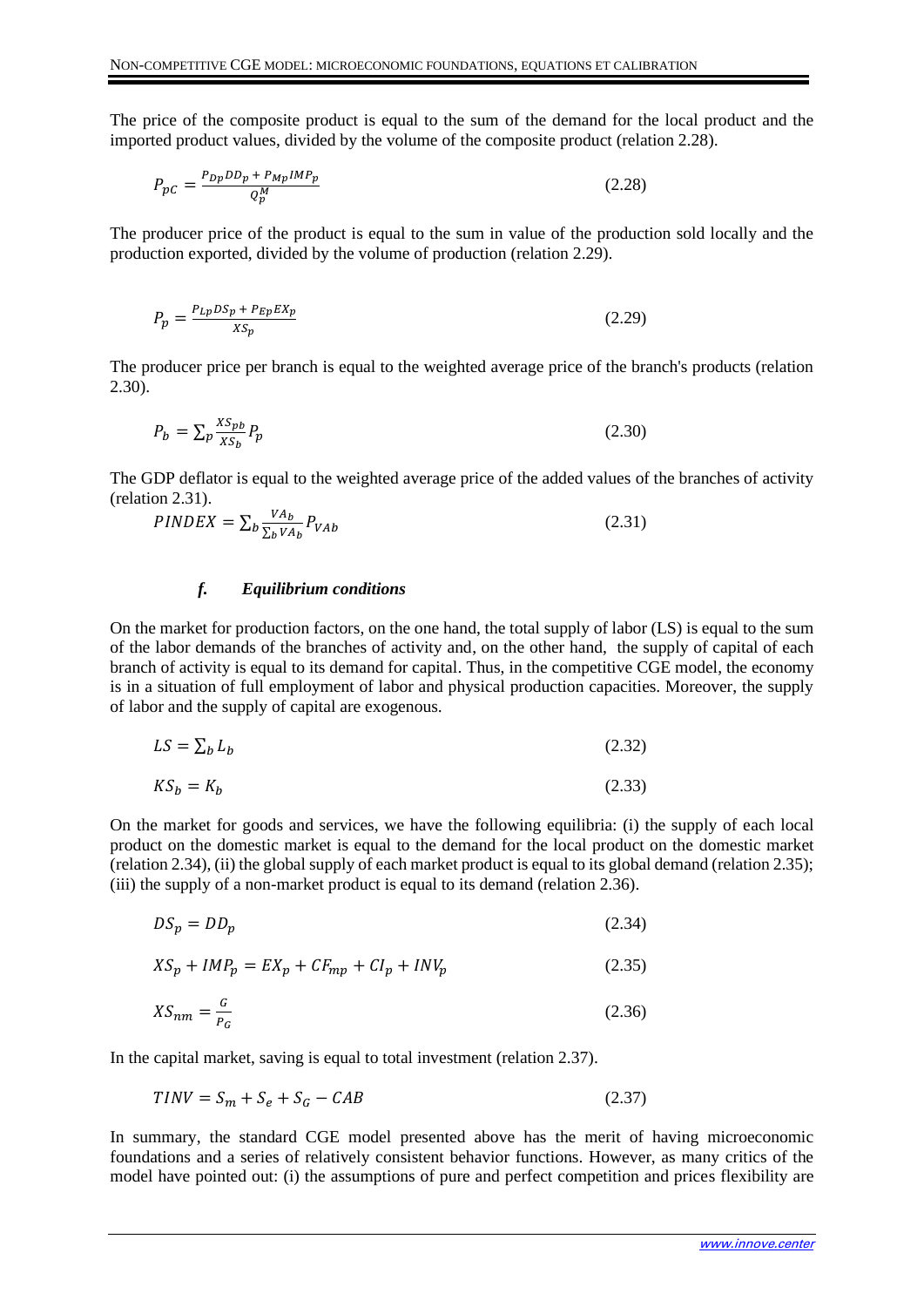difficult to justify; (ii) the behaviors of economic agents underlying the Armingtonian approach to international trade are not sufficiently clear; (iii) the impossibility for the economy to be in a situation of underemployment of the factors of production does not correspond to the stylized facts; (iv) the nonexistence of commercial margin on products (local or imported) does not correspond to the facts; (v) the fact that investment is determined by savings in the standard CGE model means that the contribution of foreign direct investment (FDI), loans and other investment funds in the accumulation process is ignored.

Thus, one of the major challenges of building the non-competitive CGE model is to be able to remove these points of inadequacy of the standard CGE model, while avoiding the trap of coupling this model with specific models of imperfect competition. Hence the importance of first developing new solid and more realistic microeconomic foundations.

## <span id="page-11-0"></span>**3. Microeconomic foundations of non-competitive CGE model**

According to Sand-Zantman (1995), any general equilibrium model can be characterized by (i) the categories of agents taken into account, (ii) the rules of behavior which reflect the supposed motivations of these agents, (iii) the choice of signals that determine the arbitrages, (iv) the institutional context in which the transactions take place or the structures that determine the functioning of the markets and (v) the system constraints or the equilibrium conditions that must be satisfied, but not taken into account by the agents when making their decision.

In the non-competitive CGE model, the agents considered are households, companies, the government and the rest of the world. The rules of behavior of these agents are dominated by compromise/negotiation because transactions take place in imperfect markets characterized in particular by the existence of regulatory institutions, by imperfect information and by the limited capacities of the agents to perform rational calculations in real time. So, the non-competitive CGE model is mainly based on the General Theory of the Firm (Zerbo 2016, 2018b, 2020). So, this section presents the microeconomic foundations relating to (i) the production behavior of companies, (ii) the exchange and formation of prices on the market for goods and services, (iii) the export behavior of companies, (iv) the behavior of demand for imported products and (v) the investment behavior of companies.

## **1.** *Production behavior of firms*

<span id="page-11-1"></span>The general theory of the firm considers that companies operate based on the compromise between the stakeholders: employers, employees, shareholders and lenders.

Thus, they optimize a compromise function U (under production constraint) so that each stakeholder "feels satisfied" as given by the program (3.1). The compromise function U depends on the expected real gross profit π, the employment level L and the real wage level w/p. The parameter p denotes the price level and F denotes the production technology.

$$
\begin{cases}\n\text{Max } U(\pi, L, w/p) \\
u/c & \pi + (w/p)L - F(K, L) \le 0\n\end{cases} \tag{3.1}
$$

The first-order conditions given by the system of equations (3.2) indicate that the optimal compromise  $(\pi^*: L^*: (w/p)^*)$  on the labor market is such that (i) the marginal productivity of labor plus the marginal labor market transaction costs ( $MRS_{nL}$ ) equals the real wage, (ii) the employer's desire to earn an extra penny of gross profit equals the desire per worker to earn an extra penny on the salary, (iii) the technical constraint of distribution of the income generated is respected.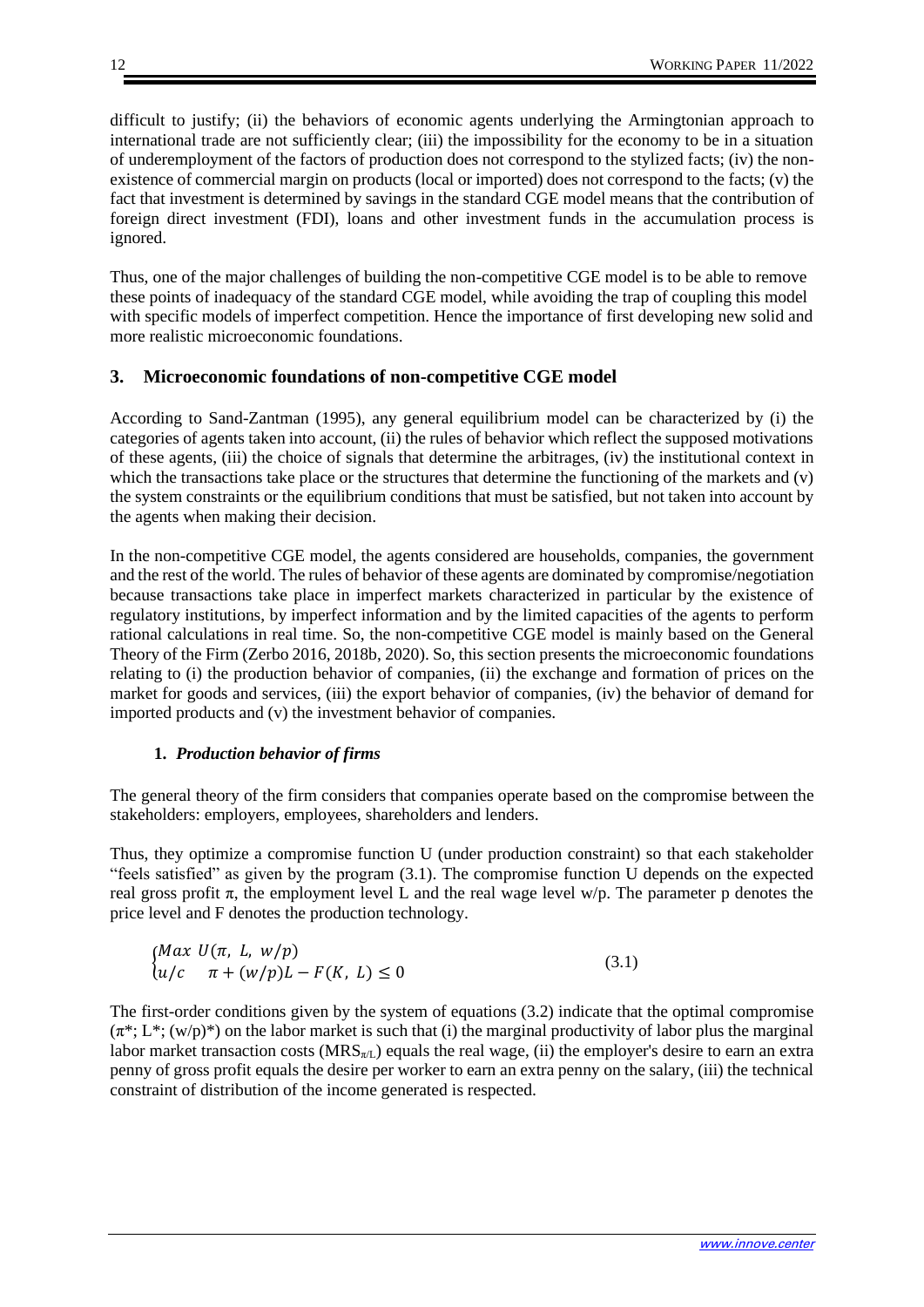$$
\begin{cases}\n\frac{\partial F}{\partial L} + MRS_{\pi/L} = w/p \\
\frac{1}{L} \frac{\partial U}{\partial w} = \frac{\partial U}{\partial \pi} \\
\pi + (w/p)L = F(K, L)\n\end{cases}
$$
\n(3.2)

Thus, the level of labor demand is determined by the confrontation between conventional labor demand (1st equation) and technical labor demand (3rd equation). It depends on the gross profit or the gross operating surplus (GOS), the level of wages, the degree of flexibility/quantitative security of the labor market and labor productivity.

To specify the model, we adopt Cobb-Douglas functions for the compromise function and the production technology as given by relations (3.3) and (3.4). As a reminder, the parameters  $\delta_1$ ,  $\delta_2$  and  $\delta_3$  depend on the level at which the institutional, legal and social environment is favorable respectively to relatively higher gross profits, to relatively higher wages and to job security. For example, the more the labor legislation protects the jobs, the more  $\delta_3$  will be relatively high; or even the higher the relative wage bargaining power of workers, the relatively higher  $\delta_2$  will be.

$$
U(\pi; w; L) = \pi^{\delta_1}(w/p)^{\delta_2}L^{\delta_3}
$$
\n(3.3)

$$
F(K,L) = AL^{\alpha} K^{\beta} \tag{3.4}
$$

Concerning the production function (relation 3.4), it is assumed in the following that the returns to scale are diminishing, namely:  $0 < \alpha + \beta < 1$ .

Based on specifications (3.3) and (3.4), the expressions for average wage, gross profit, labor demand are given respectively by relations (3.5), (3.6), (3.7) and (3.8). In these relations, Y designates the added value, η is a parameter equal to  $\delta_3/\delta_1$  which measures the level of job security on the labor market.<sup>1</sup>

$$
w/p = \frac{\delta_2}{\delta_1 + \delta_2} \frac{Y}{L} \tag{3.5}
$$

$$
\pi = (1 - \alpha) \left[ A \frac{(\alpha + \eta)^{\alpha}}{(1 + \eta)(w/p)^{\alpha}} \right]^{\frac{1}{1 - \alpha}} K^{\frac{\beta}{1 - \alpha}}
$$
\n(3.6)

$$
LD = \frac{(\alpha + \eta)}{(1 - \alpha)} \frac{\pi}{(w/p)}\tag{3.7}
$$

$$
LD = \left[\frac{A(\alpha + \eta)}{(1 + \eta)(w/p)} K^{\beta}\right]^{1/(1 - \alpha)}
$$
\n(3.8)

The relation (3.5) expresses the real wage as a function of the apparent productivity of labor. The ratio  $\delta_2/(\delta_1+\delta_2)$  reflects the share of the wealth created intended for labor compensation. It is determined by the degree of imperfection of information on wages, the relative wage bargaining power of workers, and prevailing wage regulations. Thus, the degree of wage flexibility/rigidity depends on the variability of labor productivity and the relative wage bargaining power of employees.

Relations (3.7) and (3.8) express the demand for labor of firms as a function of the gross operating surplus on the one hand and of the level of capital employed on the other. The relation (3.7) indicates that for a fixed level of gross profit, the demand for labor increases with the parameter η which accounts for the level of job security. However, as shown in relation (3.6), gross profit declines with job security, namely the parameter η. Ultimately, according to relation (3.8), the demand for labor of companies

<sup>&</sup>lt;sup>1</sup> For more details on this specification consult Zerbo & Hien (2020b).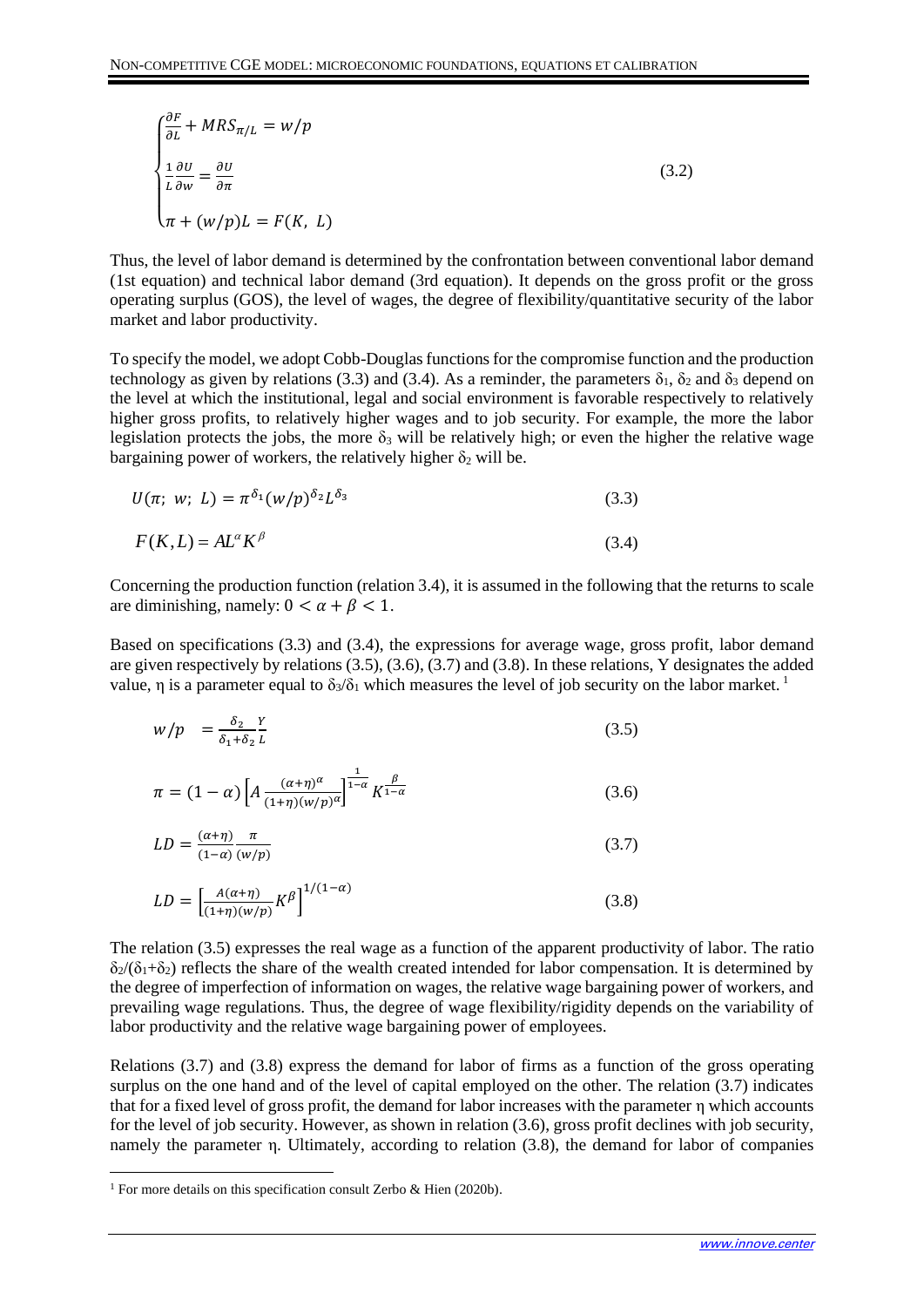decreases with job security, which depends in particular on the rules and procedures for hiring and dismissal provided for by labor legislation. The more these rules and procedures tend to secure employment, the more restrictive they are for employers and the less they will hire.

Thus, in addition to the technical-economic characteristics, the non-competitive labor demand function depends on the state of operation of the labor market: among other things, the degree of imperfection of the information on the labor market and the hiring and firing regulations. This constitutes a first fundamental difference with the labor demand function of the standard CGE model, as well as with the labor demand functions of alternative CGE models which focus only on wage rigidities.

## **2.** *Exchange and formation of prices of goods and services*

<span id="page-13-0"></span>The microeconomic foundations of price formation are drawn from the theory of exchange and price formation developed by Zerbo (2022), which considers that exchange is the result of a compromise process between producers/sellers and the buyers. In a given transaction, the seller wishes to sell a quantity Q of the good desired by the buyer and generate a unit margin m; while the buyer wishes to acquire a certain quantity Q of this good and make a saving S in the transaction compared to the amount of his willingness to spend (VD) for the purchase of this good. Obviously, there is an asymmetry of information between the seller and the buyer: the buyer knows exactly neither the unit margin desired by the seller nor the unit cost of the good; nor does the seller know how much the buyer is willing to spend, nor how much he wants to save.

Then, for the exchange of a given good, the rapport between the seller and the buyer can be apprehended by an implicit compromise function (denoted V), which depends on the unit margin m, the quantity Q of the good exchanged and the amount S of the saving that the buyer wishes to make in the transaction, as expressed by relation (3.9).

$$
V = V(m; Q; S) \tag{3.9}
$$

The structure of the compromise function of the exchange is determined by (i) the institutional, economic and social environment in which the transaction takes place, (ii) the social and human capacities and characteristics of the buyer and the seller, as well as (iii) the characteristics of the concerned good.

In relation to the exchange they are trying to conclude between them, the seller and the buyer come to an agreement only if they are mutually satisfied. Therefore, the mutually advantageous transaction is the result of the maximization of the compromise function of the exchange with respect to the unit margin m, the quantity Q of the good and the amount S of the saving to be made, under constraint the buyer's willingness to spend. Let  $C_u$  be the unit cost of the good; then the compromise program of the exchange is given by relation (3.10).

$$
\begin{cases}\n\max_{m; Q; S} V(m; Q; S) \\
u/c & (C_u + m)Q + S \leq VD\n\end{cases}
$$
\n(3.10)

As a reminder, given that the principle of bargaining is to converge positions, intermediate solutions are preferred by the stakeholders over extreme solutions. This implies that the set of possible compromise points is convex and, thus, the compromise function of the exchange is concave. This characteristic of the compromise function guarantees the mathematical existence of an optimal compromise point which may or may not be within reach of the stakeholders.

The first-order conditions of this compromise program are given by the system of equations (3.11), where p denotes the unit price of the good and is equal to  $C_u$  + m.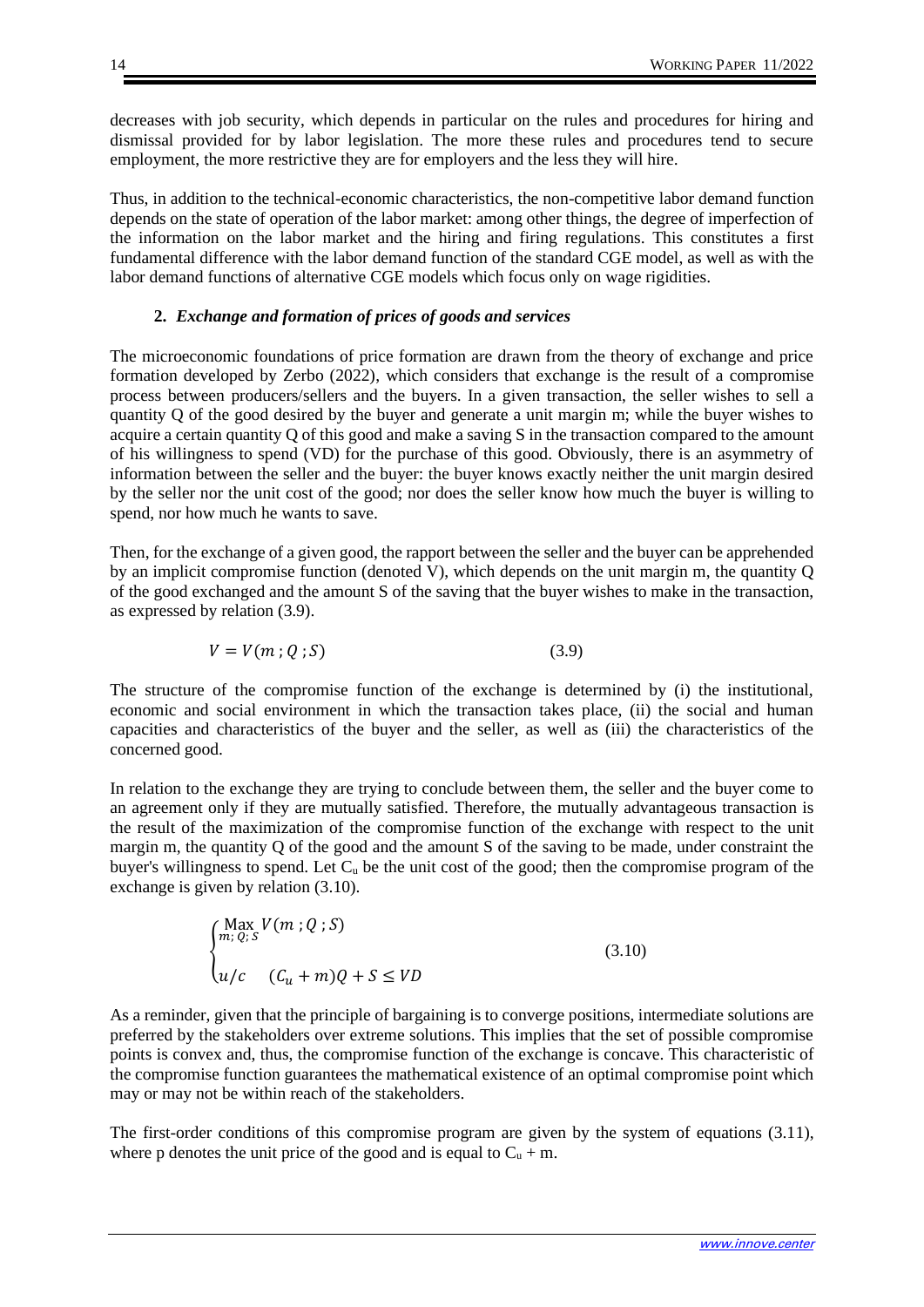$$
\begin{cases}\n\frac{\partial V}{\partial m} = Q \frac{\partial V}{\partial s} \\
\frac{\partial V}{\partial Q} = p \frac{\partial V}{\partial s} \\
pQ + S = VD\n\end{cases}
$$
\n(3.11)

The first-order conditions (system of equations 3.11) indicate that the mutually beneficial transaction  $(m^*, Q^*, S^*)$  is such that, on the one hand, the capacitive desire of the seller to earn an additional unit on the margin unit is equal to the capacitive desire of the buyer to save on the volume of the transaction  $(1<sup>st</sup>$  equation) and, on the other hand, the capacitive desire of the seller to increase the volume of the transaction by an additional unit is equal to the capacitive desire of the buyer to save on the price of the good ( $2<sup>nd</sup>$  equation). The last equation simply indicates the saturation of the buyer's willingness to spend constraint.

For the model, we adopt a specification of the Cobb-Douglas form for the trade-off function as given by relation (3.12) where the parameters  $\theta_m$ ,  $\theta_Q$  and  $\theta_S$  are positive and their sum is equal to 1.

$$
V(m; Q; S) = m^{\theta_m} Q^{\theta_Q} S^{\theta_S}
$$
 (3.12)

With such a specification of the compromise function of exchange, the price is proportional to the ratio of the willingness to spend VD with respect to the quantity of the supply of goods and services Q (relation 3.13). The unit margin rate (Tm = unit margin/unit cost) depends on the degree of desirability of the product  $(\theta_0)$  and the capabilities of companies to make the margin  $(\theta_m)$  as indicated by relationship (3.14). The saving realized in the purchase of the product is proportional to the willingness to spend (relation 3.15).

$$
p = \left(\frac{\theta_Q}{\theta_Q + \theta_S}\right) \frac{VD}{Q} \tag{3.13}
$$

$$
p = (1 + Tm)C_u, \quad \text{with } \text{Tm} = \frac{\theta_m}{\theta_Q - \theta_m} \tag{3.14}
$$

$$
S = \left(\frac{\theta_S}{\theta_Q + \theta_S}\right) V D \tag{3.15}
$$

A buyer's willingness to spend to acquire a given product results from the maximization of his utility function, under income constraint. Indeed, let  $(x_i)_{i=1 \text{ to } I}$ , the vector of all goods sold and purchased in the country,  $(p_i)_{i=1 \text{ to } I}$ , the associated price vector and U the utility function of representative buyer defined by relation  $(3.16).<sup>2</sup>$ 

$$
U(x_1, ..., x_l) = \prod_{i=1}^{l} x_i^{v_i}
$$
\n(3.16)

For a given total income R of the buyer and for a given price  $p_i$  of good i, the willingness of the buyer to spend to acquire good i is equal to  $p_i x_i^*$  where  $x_i^*$  is the quantity of good i which maximizes buyer utility, under income constraint. Thus, the buyer determines his willingness to pay for each product by maximizing his utility function under the budget constraint as indicated by relation (3.17).

$$
\begin{cases}\n\max_{x_1...x_l} U(x_1,...,x_l) \\
\sum_{i=1}^l p_i x_i \le R\n\end{cases}
$$
\n(3.17)

<sup>&</sup>lt;sup>2</sup> The consumer utility function is considered to have the form of a Cobb-Douglas function. On reminder,  $\sum_i v_i = 1$ .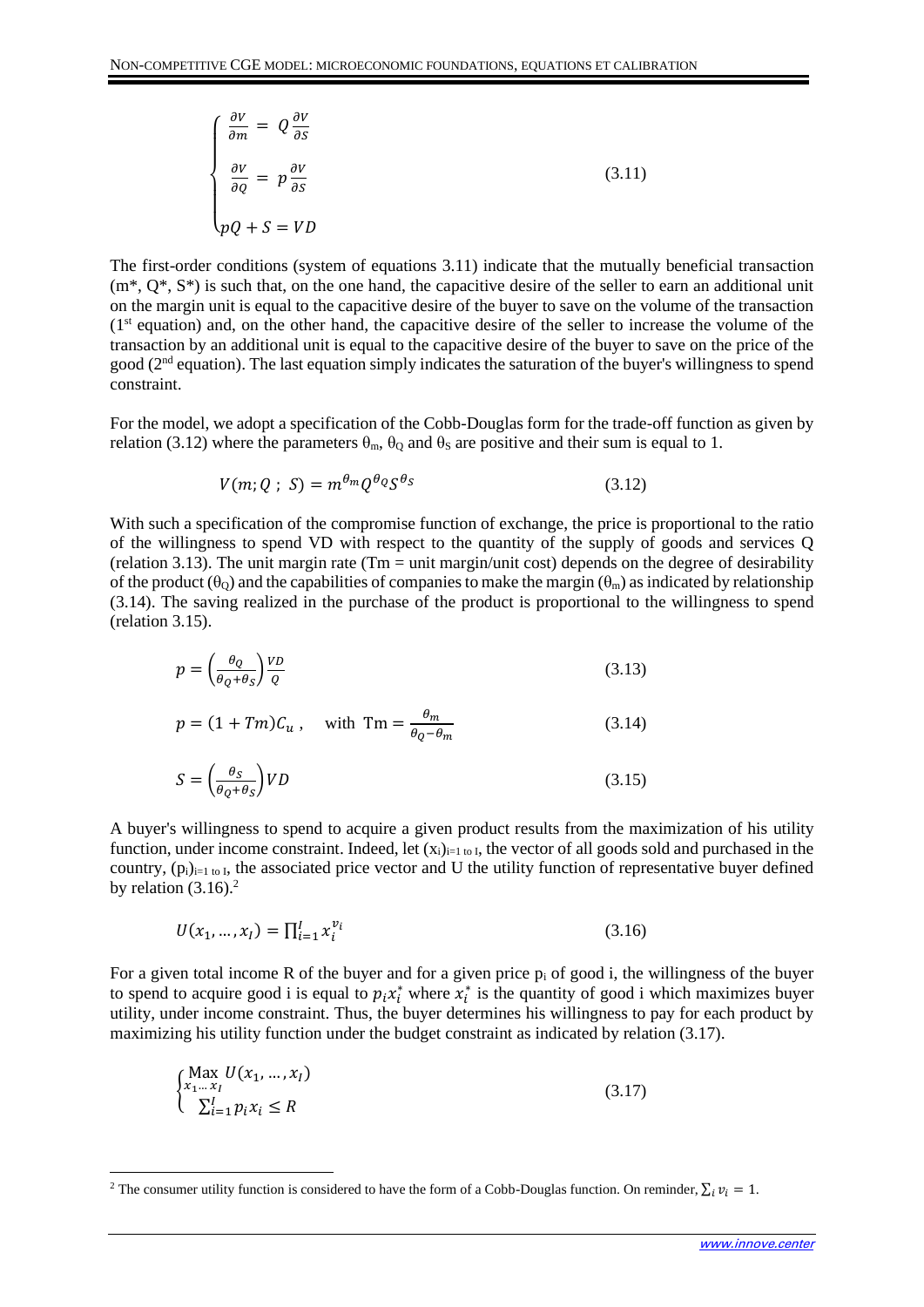The first order conditions give the system of equations (3.18). The resolution of these first-order conditions allows us to obtain the relation (3.19) which expresses the maximum expenditure  $p_i x_i^*$  to acquire each good i according to the income R of the buyer and his relative preference for good i.

$$
\begin{cases}\n\frac{v_j}{v_i} \frac{x_i}{x_j} = \frac{p_j}{p_i} \quad \text{pour } i \neq j \\
\sum_{i=1}^I p_i x_i = R\n\end{cases} \tag{3.18}
$$

We therefore deduce that the willingness to spend to acquire each product i is a function of the relative preference of the buyer for this product and his level of income as indicated by relation (3.20).

$$
p_i x_i^* = v_i R \tag{3.19}
$$

$$
VD_i = v_i R \tag{3.20}
$$

By combining relations (3.13) and (3.20), the price of product i is given by relation (3.21) where  $O_i$  is the volume of supply of product i and R is the total amount of revenue of buyers. Thus, the price of a good is a function of (i) the level of intrinsic desirability of this product  $(\theta_{0i})$ , (ii) the relative preference of buyers for this product compared to other goods (vi), (iii) the desire capacity of the buyers to save in the transaction  $(\theta_{si})$  and (iv) the ratio of the financial capacity of the buyers to the volume of supply of this product.

$$
p_i = \left(\frac{\theta_{Qi}}{\theta_{Qi} + \theta_{Si}}\right) v_i \frac{R}{Q_i}
$$
\n(3.21)

In continuation of this work, in order to simplify the writing of the equations, we pose:  $\left(\frac{\theta_{Qi}}{\theta_{Qi}+\theta_{Sl}}\right)v_i = \gamma_i$ . Then, the relationship between the price of product i and the ratio of financial capacity to the volume of supply of product i takes the form of the relationship (3.21bis).

$$
p_i = \gamma_i \frac{R}{Q_i} \tag{3.21bis}
$$

Also, note that the difference between the willingness to spend and the saving realized in the purchase of the product  $(VD_i - S_i)$  is equal to  $\gamma_i R$ . On the other hand, the saving realized in a transaction relating to a product i is proportional to the financial capacity of the buyers (relation 3.22).

$$
S_i = (1 - \gamma_i)R\tag{3.22}
$$

From relations (3.21bis and 3.22), we deduce that final consumption expenditure and savings of household are respectively proportional to their income. Let  $DY<sub>h</sub>$  be the household disposable income, then household consumption expenditure for product i is given by relation (3.23), total household final consumption expenditure is given by relation (3.24), savings generated by households is given by relation (3.25). The average household propensity to consume is therefore equal to  $(\sum_i \gamma_{hi})$ .

$$
p_i Q_{hi} = \gamma_{mi} DY_h \tag{3.23}
$$

$$
DPCF_h = \sum_i p_i Q_{hi} = (\sum_i \gamma_{hi}) DY_h
$$
\n(3.24)

$$
S_h = \sum_i S_{hi} = (1 - \sum_i \gamma_{hi}) DY_h
$$
\n(3.25)

#### **3.** *Firm export behavior*

<span id="page-15-0"></span>For a given good, companies produce an XS quantity. This good can be sold on the domestic market and/or exported. Let DS be the quantity sold on the domestic market and EX the quantity exported. The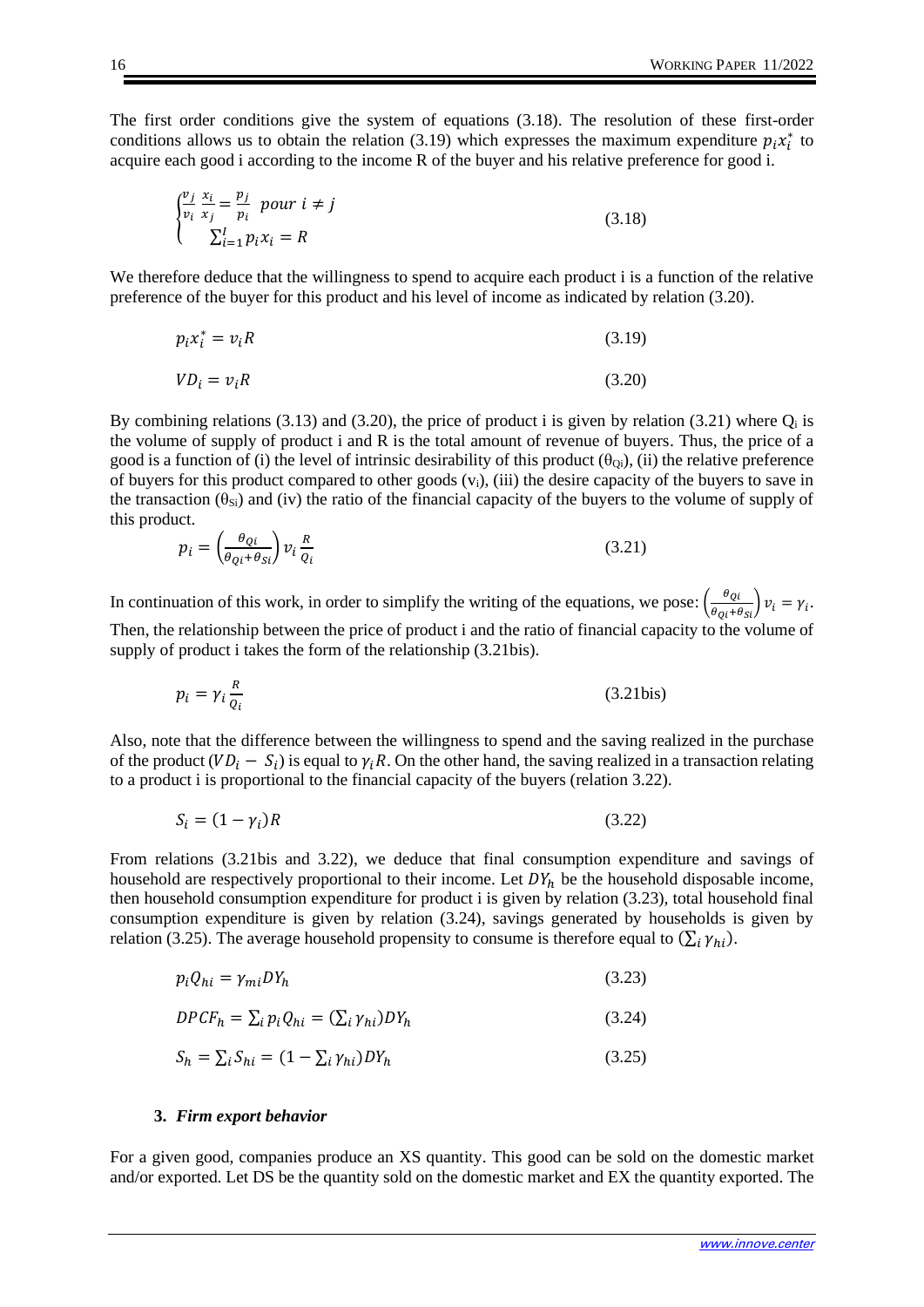question is how companies distribute their supply of goods XS between domestic market and foreign market. This question finds its answer in the theory of exchange and price formation briefly presented above.

For a product destined both for the domestic market and for export, the collective compromise function of exchange is not only characterized by the domestic environment, but also by the external environment. Also, two variables are added to the arguments of the exchange compromise function: (i) the margin becomes a composite margin including the local margin  $(m<sub>L</sub>)$  and the export margin  $(m<sub>E</sub>)$ and (ii) the quantity exchanged is now shared between the local market (DS) and the external market (EX) according to a distribution function determined by the requirements, constraints and opportunities of the national and international trading environment. Indeed, at the scale of a nation, one wants both (i) an abundant supply of the product, (ii) more foreign currencies via exports and (iii) extending its economic power through a high volume of export. Also, on the external market, there are opportunities and/or constraints/threats to exporting the product. All these requirements, opportunities and constraints shape the distribution of the product supply of companies between the local market and the external market. As a result, these distributions of product supply and unit margin obey distribution functions.

Let  $G_{\text{xs}}$  and  $G_m$  be the respective distribution functions of product supply and unit margin. Then, the exchange compromise function given by relation (3.12) now takes the general form given by relation (3.26).

$$
V(m_L; m_E; DS; EX; S) = [G_m(m_L; m_E)]^{\theta_m} [G_{XS}(DS; EX)]^{\theta_Q} S^{\theta_S}
$$
(3.26)

We consider in the following that  $G_{\chi s}$  is a function with constant elasticity of substitution. Thus, the collective exchange compromise function is given by relation (3.27) where the parameter  $\rho_E$  translates the capabilities (ease and acceptability) of exporting more of the product when the price relative to the export of the product increases by one unity. Then,  $\rho_E$  is positive.

$$
V = [G_m(m_L; m_E)]^{\theta_m} [a_L(DS)^{(1+1/\rho_E)} + a_E(EX)^{(1+1/\rho_E)}]^{ \theta_Q/(1+1/\rho_E)} S^{\theta_S}
$$
(3.27)

Faced with national requirements, the constraints and opportunities of the environment apprehended by the function of collective compromise of exchange, companies want to export more and satisfy local demand in order to achieve more total receipts. The expression of the total receipts of companies is given by the relation (3.28) where  $P_L$  and  $P_E$  designate respectively the price of the product on the domestic market and the price of the product for export.

$$
R(DS; EX) = P_L DS + P_E EX \tag{3.28}
$$

Companies export policy consists of maximizing their total receipts while considering the requirements imposed by the nation. In other words, companies maximize their total receipts under the constraint that the level of collective compromise of exchange is at the level required by the nation, and regarding all national and international constraints and opportunities. Let  $\bar{V}$  be the level of collective compromise of exchange required at the national level for the concerned good, then the program of companies exporting said product is given by the relation (3.29).

$$
\begin{cases}\n\max_{EX, DS} (P_E EX + P_L DS) \\
u/c \\
V(m_L; m_E; DS; EX; S) = \overline{V}\n\end{cases}
$$
\n(3.29)

The first-order conditions give equation (3.30) which expresses the relative price of the good on the external market as a function of the ratio of the quantity of the product exported (EX) compared to the quantity sold on domestic market (DS). Knowing that  $DS + EX = XS$ , the relation (3.30) makes it possible to express the volume of exports (relation 3.31) and the volume of sales on domestic market (3.32) according to the relative price and the quantity of production.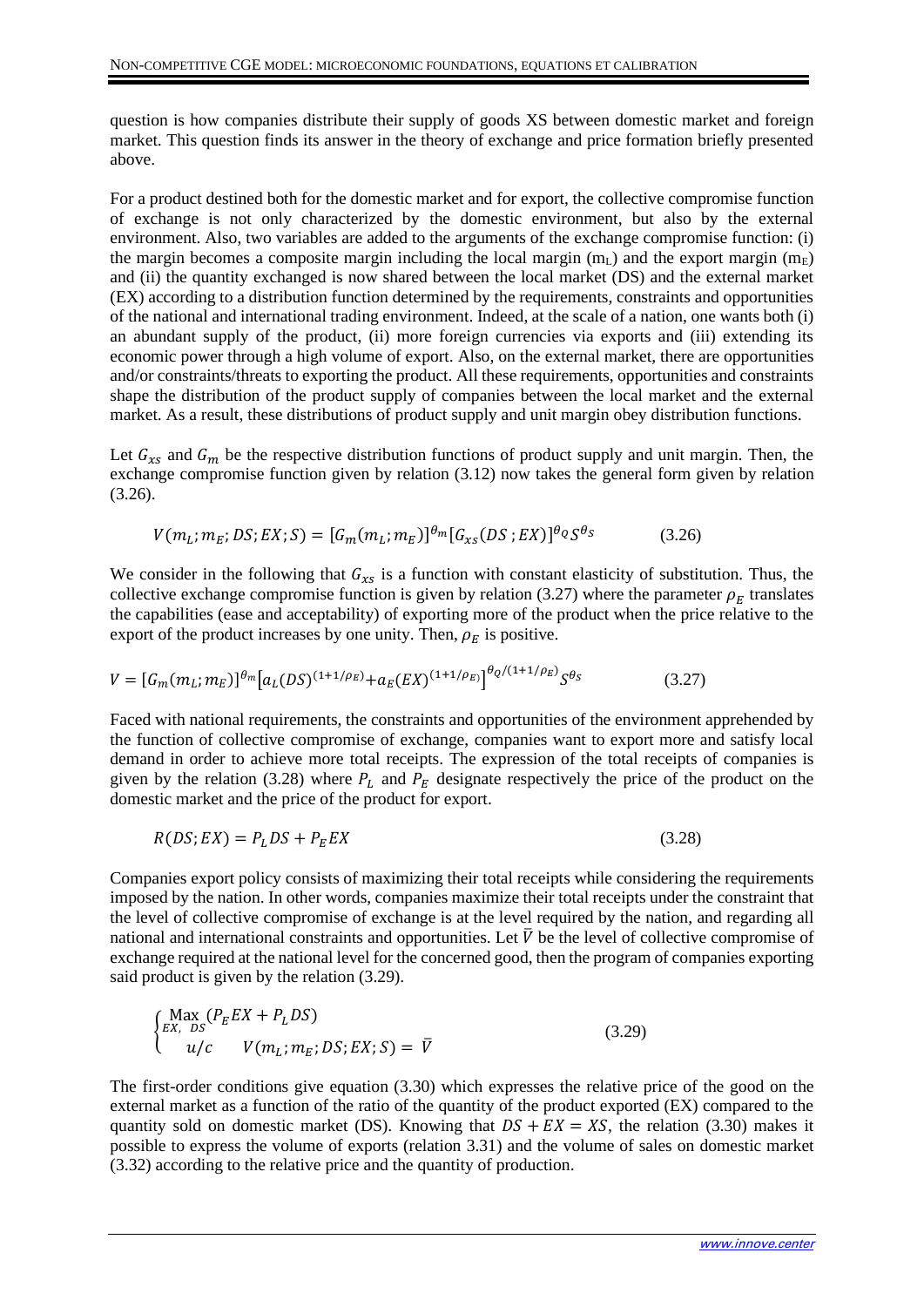$$
\frac{P_E}{P_L} = \frac{a_E}{a_L} \left[ \frac{EX}{DS} \right]^{1/\rho_E} \tag{3.30}
$$

We observe with relation  $(3.31)$  that the volume of exports increases with the relative price on the external market  $(P_E/P_L)$  and the total supply XS. Similarly, it is observed that the volume of domestic sales is increasing with the relative price on the domestic market  $(P_L/P_E)$  and the total supply XS.

$$
EX = \frac{\left(\frac{a_L}{a_E} \frac{P_E}{P_L}\right)^{\rho_E}}{1 + \left(\frac{a_L}{a_E} \frac{P_E}{P_L}\right)^{\rho_E}} XS
$$
\n(3.31)

$$
DS = \frac{1}{1 + \left(\frac{a_L}{a_E} \frac{P_E}{P_L}\right)^{\rho_E}} XS
$$
\n
$$
(3.32)
$$

#### **4.** *Behavior of demand for local and imported product*

<span id="page-17-0"></span>For a given good, economic agents can buy the locally produced good and/or the imported good. Thus, in the compromise function of exchange of a given good (relation 3.12): (i) the quantity to be exchanged is a combination of the local good (DD) and the imported good (IMP) and (ii) the margin unit is made up of the margin on the local product  $(m_D)$  and the margin on the imported product  $(m_M)$ .

The distribution of the quantity of a product purchased between local product and imported product depends on several factors regardless of the relative price, in particular: (i) policies promoting the consumption of local product, (ii) the degree of preference of resident buyers for local products compared to imported products, (iii) the quality and physical characteristics of the local product compared to the imported product, (iv) the relative level of physical accessibility/availability of the local product compared to the imported product, (v) the legal rules, requirements and standards in force with regard to importation. All these factors shape the distribution of the demand for the product between the quantity of the local product and the quantity of the imported product independently of the relative price. As a result, it is considered that the distributions of product demand and unit margin are made according to distribution functions.

Let  $H_m$  and  $H_0$  be the respective distribution functions of the unit margin and of the demand between the domestic and foreign markets. The compromise function of exchange given by relation (3.12) takes the form given by relation (3.33).

$$
V(m_D; m_M; DD; IMP; S) = [H_m(m_D; m_M)]^{\theta_m} [H_Q(DD;IMP)]^{\theta_Q} S^{\theta_S}
$$
\n(3.33)

We suppose in the following that  $H<sub>D</sub>$  is a distribution function with constant elasticity of substitution. Thus, the compromise function is given by relation (3.34) where the parameter  $\rho_M$  measures the elasticity of the ratio of the quantity of the imported product to the quantity of the local product with respect to the relative price of the local product. Thus,  $\rho_M$  measures the increase in the relative quantity of the imported product when the relative price of the local product compared to the imported product increases by 1%. Thus,  $\rho_M$  is positive.

$$
V = [H_m(m_D; m_M)]^{\theta_m} [a_D(DD)^{(1-1/\rho_M)} + a_M(IMP)^{(1-1/\rho_M)}]^{\theta_Q/(1-1/\rho_M)} S^{\theta_S}
$$
(3.34)

Thus, the arbitration between the purchase of the local good and the purchase of the imported good consists in maximizing the compromise function of exchange under the constraint of the will to spend. Let  $P_D$  be the price of the local product and  $P_M$  the price of the imported product. Then, the maximization program is given by the relation (3.35).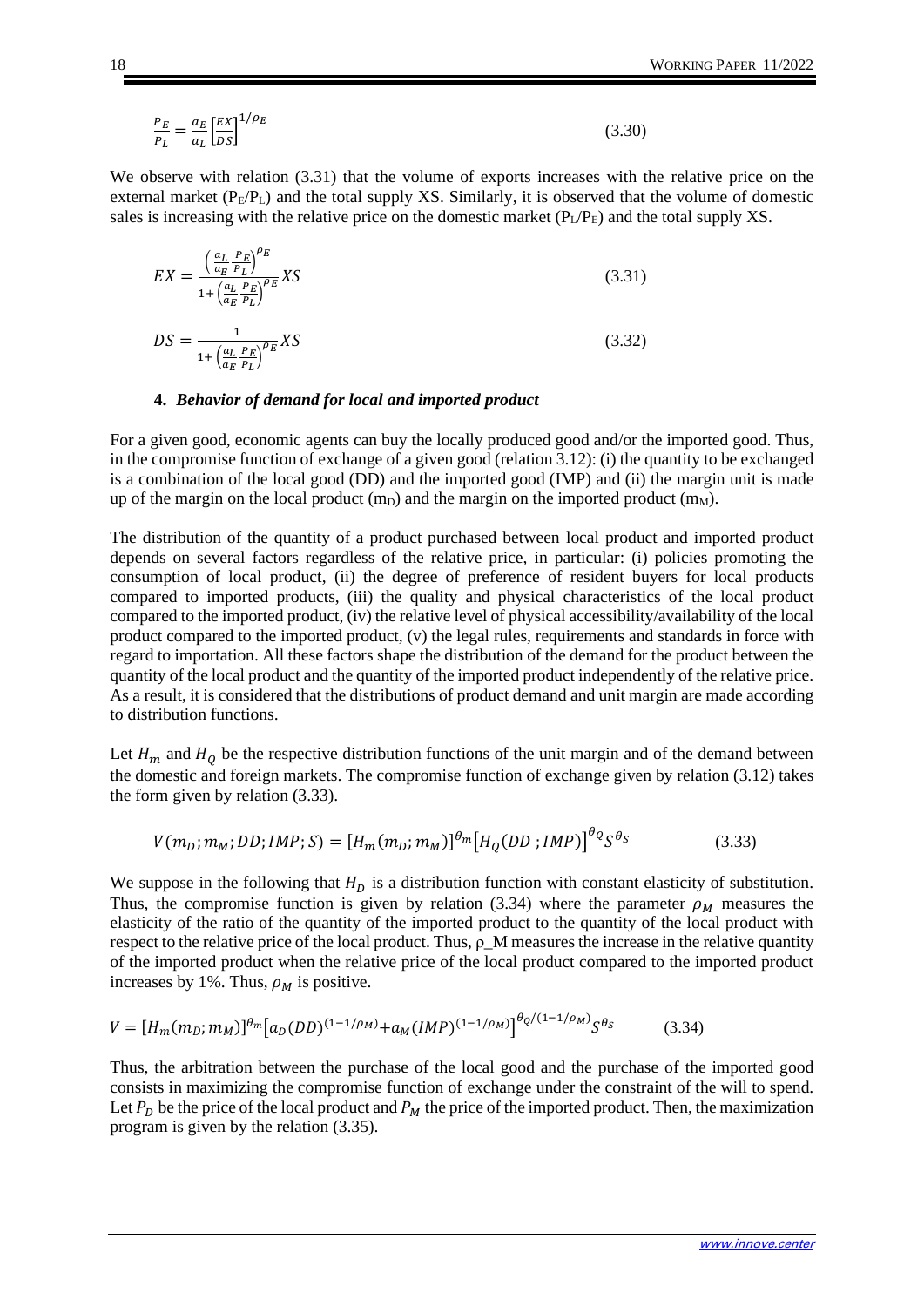$$
\begin{cases}\n\max_{DD, \text{IMP}} V (m_D, m_M, \text{ DD}, \text{IMP}, S) \\
P_D D D + P_M \text{IMP} + S \leq V D\n\end{cases}
$$
\n(3.35)

The first order conditions of this program are given by the system of equations (3.36).

$$
\begin{cases}\n\frac{P_D}{P_M} = \frac{a_D}{a_M} \left[ \frac{IMP}{DD} \right]^{\frac{1}{p}} M \\
P_D DD + P_M IMP = VD - S\n\end{cases}
$$
\n(3.36)

Knowing that  $(VD - S)$  is proportional to the financial capacity R of buyers (cf. previous subsection), with  $\gamma$  the proportionality coefficient, the resolution of the first order conditions gives the expressions of the respective volumes of the imported product (relation 3.37) and the local product (3.38).

$$
IMP = \frac{\left(\frac{a_M}{a_D}\right)^{\rho_M} \left[\frac{P_D}{P_M}\right]^{\rho_M - 1}}{\left[1 + \left(\frac{a_M}{a_D}\right)^{\rho_M} \left[\frac{P_D}{P_M}\right]^{\rho_M - 1}\right] P_M} \gamma R \tag{3.37}
$$

$$
DD = \frac{1}{\left[1 + \left(\frac{a_M}{a_D}\right)^{\rho} M \left[\frac{P_D}{P_M}\right]^{\rho} M^{-1}\right] P_D} \gamma R \tag{3.38}
$$

#### **5.** *Corporate investment behavior*

<span id="page-18-0"></span>In the general theory of the firm, the investment decision of companies is the result of the capital compromise process that takes place between the stakeholders (manager, shareholders, lenders) under the constraints of profitability and financing (Zerbo and Hien 2019, 2020b). Let V be the capital compromise function of the firms. Its arguments are: G, the net profit; r, the interest rate; I, the investment volume; B; the amount of the financial guarantees. Let K be the stock of capital;  $\phi$ , the financing supply function; τ, the direct tax rate on corporate profits; π, the gross profit function of firms; δ, the rate of capital depreciation. The compromise program of capital is given by relation  $(3.39)$ .<sup>3</sup>

$$
\begin{cases}\n\int_{G,\,r,\,\,l,\,B}^{R} V(G;\,r;\,l\,;\,B) \\
u/c \\
G \leq (1-\tau)[\pi(K)-(r+\delta)(K)] \\
I \leq \phi(r;B) \\
B \leq B(I)\n\end{cases}
$$
\n(3.39)

In this work, we adopt the specifications below for the compromise function of capital (relation 3.40), the supply function of financing (relation 3.37), the supply function of financial guarantees (relation 3.42) , the profit function (relation 3.43) which is obtained by applying relation (3.6).

$$
V(G; r; I; B) = G^{\theta_1} r^{\theta_2} I^{\theta_3} B^{\theta_4}
$$
\n
$$
(3.40)
$$

$$
\phi(r;B) = \varphi_0 r^{a_1} B^{a_2} \tag{3.41}
$$

$$
B(I) = B_0 I^{\sigma_B} \tag{3.42}
$$

$$
\pi(K) = \pi_0 K^{\alpha_{\pi}} \tag{3.43}
$$

<sup>&</sup>lt;sup>3</sup> For simplicity, the sources of financing are not distinguished.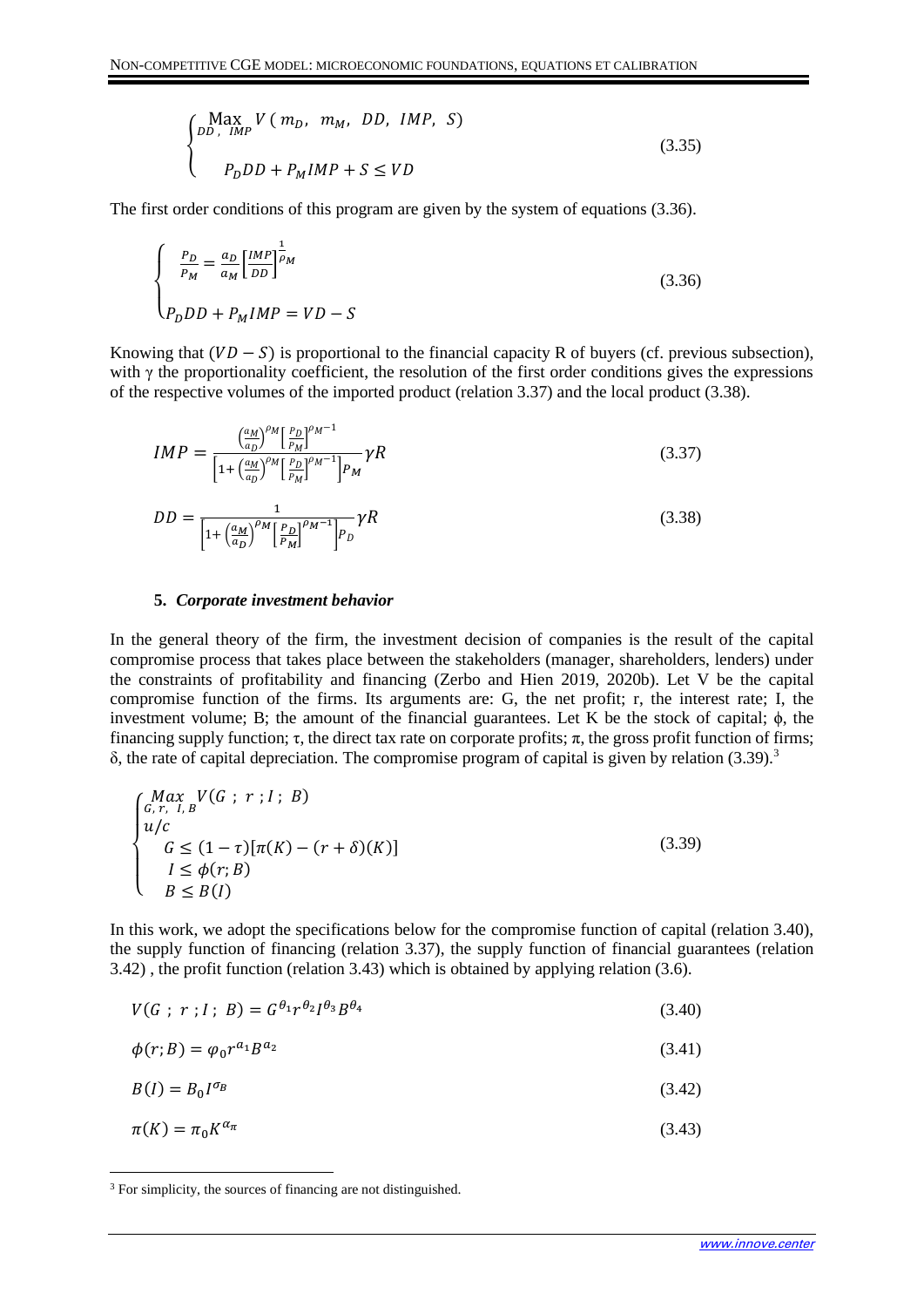Thus, solving the program (3.39) with the above specifications allows to express the rate of investment (relative to the stock of capital) as a function of the interest rate, the rate of capital depreciation and the ratio of the gross profit relative to capital stock  $(\pi/K)^4$ .

$$
\frac{I}{K} = \frac{\left(\frac{(\theta_3 + \sigma_B \theta_4)}{\theta_1} + \frac{(1 - \sigma_B a_2)\theta_2}{a_1 \theta_1}\right)\left[\frac{\pi}{K} - (r + \delta)\right] - \frac{(1 - \sigma_B a_2)}{a_1}r}{(r + \delta) - \alpha_{\pi} \frac{\pi}{K}}
$$
(3.44)

Relation (3.44) indicates that the investment rate depends on gross profit per unit of capital ( $\pi$ /K), capital profitability ( $\alpha_{\pi}$ ), guarantee system (i.e.  $1 - \sigma_B a_2$ ), rate of use of capital (i.e. r+ $\delta$ ), transaction costs on the capital market  $(i.e. \frac{\theta_3 + \sigma_B \theta_4}{\sigma_A})$  $\frac{\sigma_B \sigma_4}{\theta_1}$ .

The expression of the demand for investment (relation (3.45)) is deduced from the relation (4.44) by multiplying it by K. According to this relation (3.45), the demand for investment increases with the net profit  $(\pi - (r + \delta)K)$ , the marginal profitability of capital  $(\alpha_{\pi} \frac{\pi}{\kappa})$  $\frac{\pi}{K}$ ) and transaction costs on the capital market.

$$
I = \frac{\left(\frac{(\theta_3 + \sigma_B \theta_4)}{\theta_1} + \frac{(1 - \sigma_B a_2)\theta_2}{a_1 \theta_1}\right)[\pi - (r + \delta)K] - \frac{(1 - \sigma_B a_2)}{a_1}rK}{(r + \delta) - \alpha_\pi \frac{\pi}{K}}
$$
(3.45)

The main feature of this section on the microeconomic foundations relates to the realism of the assumptions and the major differences it presents with respect to the foundations of the neoclassical model. First, unlike the neoclassical model, there is a wage setting function that depends on labor productivity and is influenced by the relative wage bargaining power of stakeholders, the degree of information sophistication, as well as regulation in terms of remuneration. Second, the labor demand function increases with gross profit and is influenced by, among other things, the hiring and firing regulations, as well as the unions power to defend the employment of their members. Third, the price of a good is determined by the financial capacity of the buyers, the level of desirability of the good, the desire-capacity of the sellers to make the unit margin, the quantity of the supply of good and the desireability of buyers to save in the purchase of this good. Fourth, the functions of foreign trade are better understood: (i) the export function of a product results from the maximization of the total receipts realized on this product under the constraint of the level of collective compromise of exchange required for this product and (ii) the import function results from the maximization of the compromise function of exchange, constrained by buyers' willingness to spend. Fifth, unlike the neoclassical model, there is an investment function of firms that depends on, among other things, profit and is influenced by transaction costs and financing constraints.

Based on these new microeconomic foundations, the static non-competitive CGE model is developed in the next section.

Noted that if the markets were perfect, the program (3.35) would boil down to the maximization of  $G = (1 - \tau)[\pi(K) - (r + \delta)K]$ , then the demand for investment would be such that  $\alpha_{\pi} \frac{\pi}{\nu}$  $\frac{n}{K} - (r + \delta) = 0$ . However, with transaction costs linked to market imperfections, the investment demand is such that  $\alpha_{\pi} \frac{\dot{\pi}}{k}$  $\frac{\pi}{K}$  –  $(r + \delta)$  < 0. Therefore, the denominator of the relation (3.40) is positive. For more details see Zerbo & Hien (2019).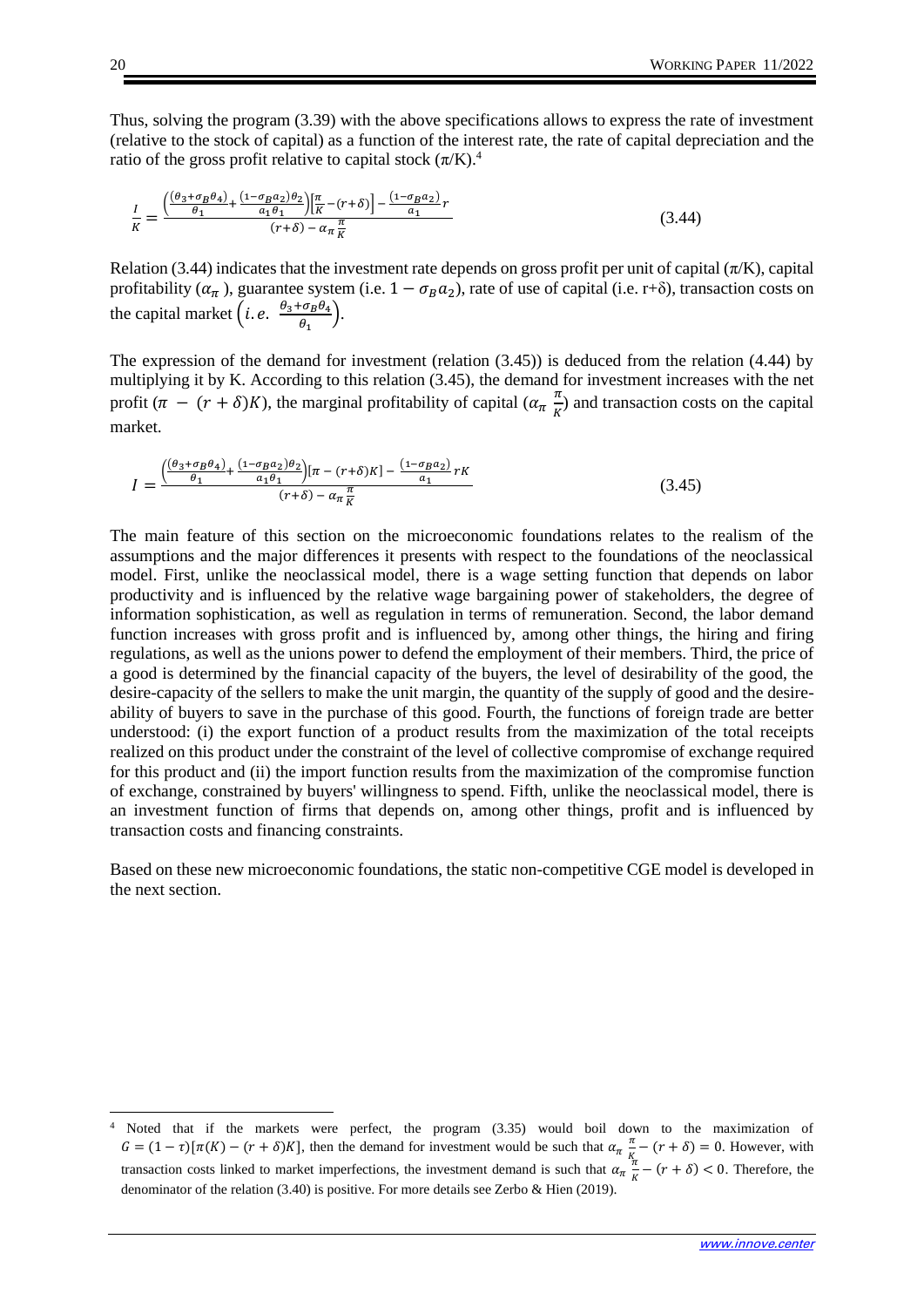## <span id="page-20-0"></span>**4. The Non-competitive Computable General Equilibrium Model**

The non-competitive computable general equilibrium model is structured in six blocks: (i) Production, wages, employment and unemployment; (ii) Income and expenditure of institutional agents, (iii) Domestic demand, (iv) Trade, (v) Prices of goods and services, (vi) Equilibrium conditions. Besides these six blocks, the last subsection proposes a model calibration approach.

## **1.** *Production, wages, employment and unemployment*

<span id="page-20-1"></span>The economy is subdivided into branches of activity  $b$  (=1, ..., B). Each branch of activity offers goods and services and creates added value VA<sup>b</sup> by using labor and capital. To determine the optimal levels of wages and labor demand, firms in each branch of activity optimize their compromise function, underconstraint of their production capacity. In this presentation we consider that the production technology and the primary compromise function of each branch of activity are Cobb-Douglass functions (relations 4.1 and 4.2).

$$
U(\pi_b \; ; \; (w/p)_b \; ; \; L_b) = \pi_b^{\delta_{1b}} (w/p)_b^{\delta_{2b}} L_b^{\delta_{3b}} \tag{4.1}
$$

$$
F_b(L_b; K_b) = A_b L_b^{\alpha_b} K_b^{\beta_b} \tag{4.2}
$$

#### *a. Wage rates of branches of activity*

<span id="page-20-2"></span>Based on the compromises and production functions, the wage compromise process makes it possible to determine the real wage rate (compared to the previous period) for each branch of activity according to relationship (3.5). The real wage rate ( $w_b^r$ ) is determined according to the labor productivity observed in the previous period, as expressed by the relation (4.3), where  $\omega_b$  (=  $\delta_{2b}/(\delta_{1b} + \delta_{2b})$ ) accounts for the relative power of collective wage bargaining of employees in branch of activity b, with regard to the regulations and collective agreements in terms of labor compensation in force.

$$
w_b^r = \omega_b \frac{P_{VAbt-1} V A_{bt-1}}{L_{bt-1}}
$$
\n(4.3)

The nominal wage rate is set by indexing the real wage rate to the inflation rate. Thus, the nominal wage rate is given by relation (4.4), where  $\varepsilon_b$  denotes the coefficient of indexation of wage rate to inflation rate i in the branch of activity.

$$
W_b = w_b^r (1 + \varepsilon_b i) \tag{4.4}
$$

#### *b. Production of branches of activity*

<span id="page-20-3"></span>Labor demand  $(LD<sub>b</sub>)$  is derived from the maximization of the primary compromise function, subject to the production capacity constraint of the branch of activity. It is given by relation (4.5) where the parameter  $\eta_b = \delta_{3b}/\delta_{1b}$  and measures the degree of employment security.

$$
LD_b = \left[\frac{A_b(\alpha_b + \eta_b)}{(1 + \eta_b)w_b^r} K_b^{\beta_b}\right]^{1/(1 - \alpha_b)}
$$
\n(4.5)

The labor demand of the branch of activity being determined, the added value is given by relation (4.6) and the nominal value of the gross operating surplus is given by relation (4.7).

$$
VA_b = A_b L D_b^{\alpha_b} K_b^{\beta_b} \tag{4.6}
$$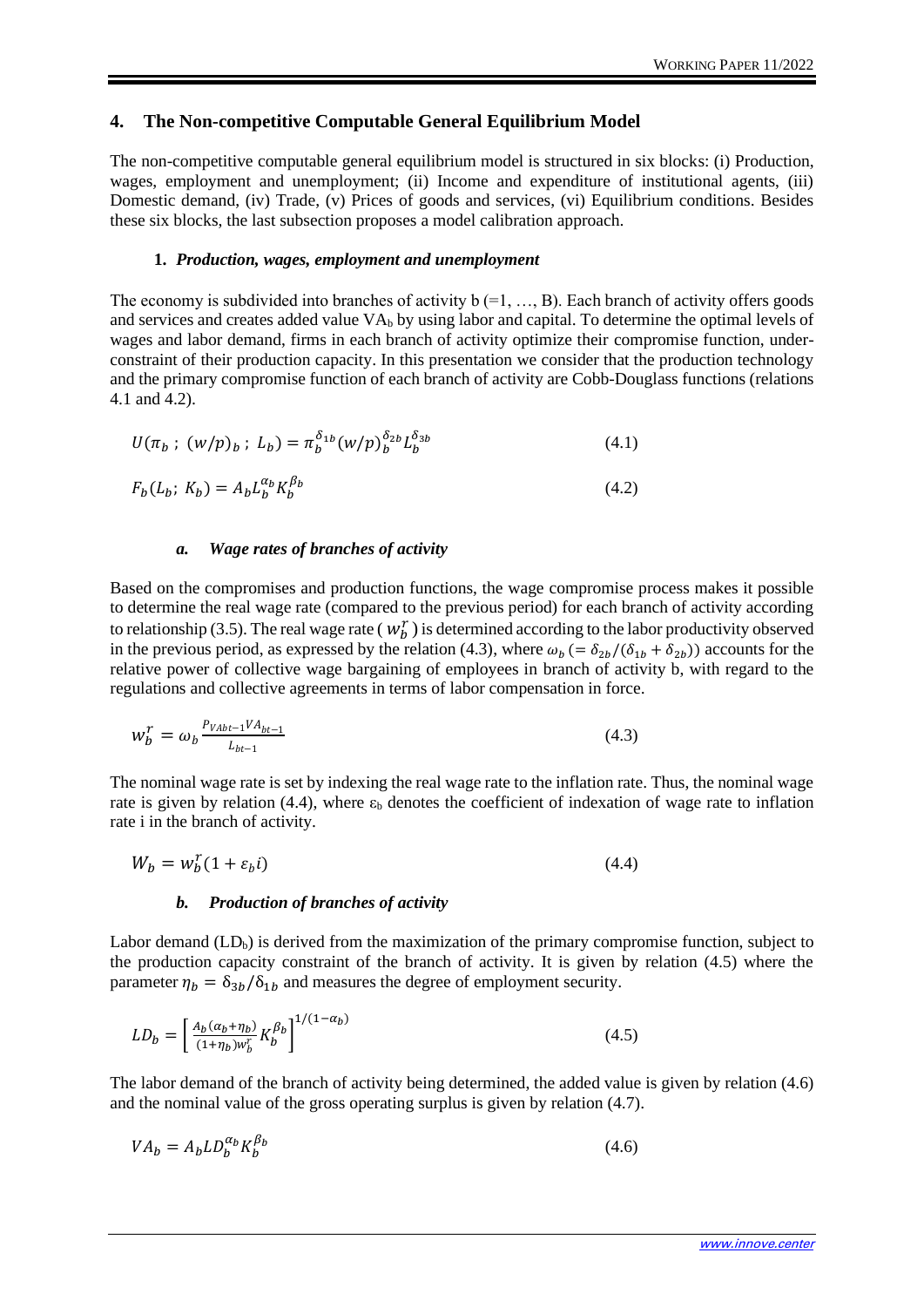$$
GOSno_b = P_{VAb}VA_b - W_bLD_b \tag{4.7}
$$

The volume of intermediate consumption of a branch in product p is determined by relation (4.8) and the volume of production is given by relation (4.9).

$$
CI_{bp} = a_{bp} V A_b \tag{4.8}
$$

$$
XS_b = VA_b + \sum_p CI_{bp} \tag{4.9}
$$

#### *c. Total employment and unemployment*

<span id="page-21-0"></span>For each branch of activity, the level of employment is given by relation (4.5). Thus, total employment is equal to the sum of demand for labor in the branches of activity (relation 4.10).

$$
Emtot = \sum_{b=1}^{B} LD_b \tag{4.10}
$$

The unemployment in the economy is equal to the difference between total supply of labor (LS) and total employment (relation 4.11).

<span id="page-21-1"></span>
$$
U = LS - Embt \tag{4.11}
$$

#### **2.** *Income and Expenses of Institutional Agents*

#### *a. Households*

<span id="page-21-2"></span>Households derive their gross income from labor compensation, from the share of gross operating surplus paid to them, and from dividends paid by companies to them. Thus, the nominal value of income of households is given by relation (4.12).

$$
GY_h = \sum_{b=1}^{B} W_b \, L D_b + \sum_{b=1}^{B} \lambda_{hb} GOSno_b + DIV_m \tag{4.12}
$$

Households pay income tax  $(ITR_h)$ , receive net transfers from the State  $(TG_h)$  and from the rest of the world (TROW<sub>h</sub>), after which they generate disposable income (relation 4.13). The net transfers paid by the rest of the world to households is a fixed proportion ( $\varphi_{hRow}$ ) of their income ( $GY_h$ ).

$$
YD_h = GY_h - ITR_h + TG_h + TROW_h \tag{4.13}
$$

Based on disposable income and by applying relations (3.24 and 3.25), final consumption expenditure  $(DPCFT<sub>h</sub>)$  is given by relation (4.14), where  $\varphi_h$  designates the average propensity to consume. This final consumption expenditure is broken down into final consumption expenditure of specific products p (DPCFhp) given by relation (4.15). Thus, households generate savings given by relation (4.16). Household investment expenditure is considered equal to household savings (relation 4.17).

| $DPCFT_h = \varphi_h DY_h$ | (4.14) |
|----------------------------|--------|
|----------------------------|--------|

 $DPCF_{hp} = v_{hp} DPCFT_h$  (4.15)

$$
S_h = (1 - \varphi_h) DY_h \tag{4.16}
$$

 $DPINV<sub>h</sub> = S<sub>h</sub>$ (4.17)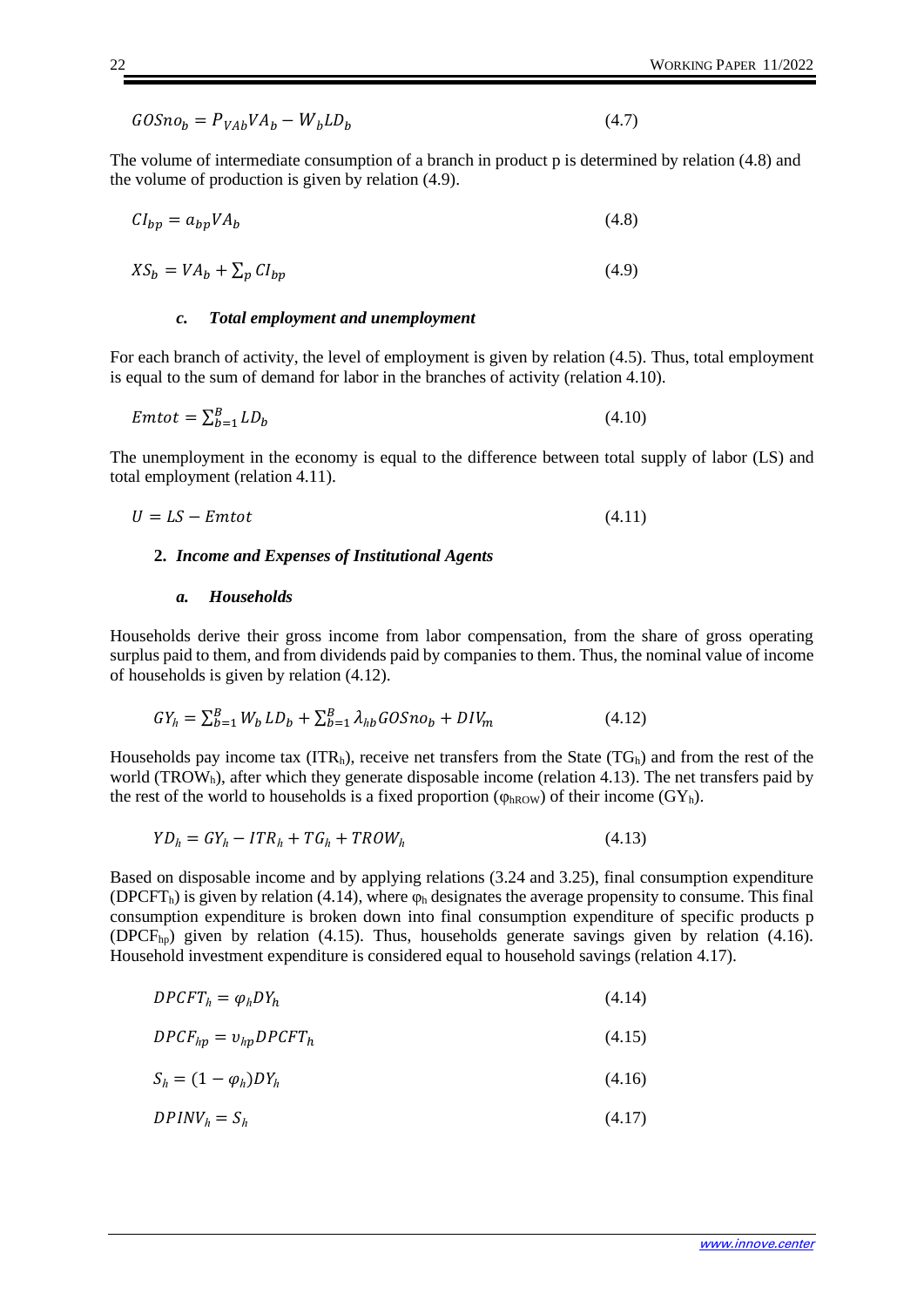#### *b. Companies*

<span id="page-22-0"></span>Companies' income comes mainly from their activities. This income is made up of the gross operating surplus minus the respective shares paid to households and to the rest of the world. The nominal value of business income is by the relation (4.18).

$$
Y_{ent} = \sum_{b=1}^{B} (1 - \lambda_{hb} - \lambda_{ROWb}) GOSno_b \tag{4.18}
$$

Companies pay taxes to government, pay dividends to households and the rest of the world, and release savings (relation 4.19). The nominal values of dividends paid to households and to the rest of the world are given by relations (4.20) and (4.21).

$$
S_{ent} = Y_{ent} - DIV_h - DIV_{ROW} - ITR_{ent}
$$
\n
$$
(4.19)
$$

$$
DIV_h = \phi_h Y_{ent} \tag{4.20}
$$

$$
DIV_{Row} = \phi_{Row} Y_{ent} \tag{4.21}
$$

The volume of investment demand from firms in branch of activity b (relation 4.22) is determined by applying relation (3.41) where  $h_{\text{tcb}}$  and  $h_{\text{fcb}}$  are positive parameters depending on the level of market imperfections and financing constraints branch of activity b.

$$
INV_b = \frac{(h_{tcb})[GOS_b - (r + \delta_b)K_b] - (h_{fcb})rK_b}{(r + \delta_b) - \alpha_{\pi b} \frac{GOS_b}{K_b}}
$$
(4.22)

Thus, the total volume of business investment demand is equal to the sum of the volumes investment demand of the branches of activity of the economy as indicated by the relation (4.23).

$$
INV_{ent} = \sum_{b} INV_{b} \tag{4.23}
$$

## *c. Government*

<span id="page-22-1"></span>Government revenue consists mainly of taxes and duties paid by the branches of activity  $(ITB<sub>b</sub>)$ , taxes on products  $(TP_p)$ , duties and taxes on imports  $(DTM_p)$  and exports  $(DTEX_p)$ , direct taxes paid by households (ITR<sub>h</sub>) and paid by companies (ITR<sub>ent</sub>), as indicated by relation (4.24).

$$
Y_G = \sum_b I T B_b + \sum_p (T P_p + D T M_p + D T E X_p) + I T R_{ent} + I T R_h \quad (4.24)
$$

Each category of taxes and duties is obtained by applying a fixed levy rate as indicated by relations (4.25) to (4.30).

$$
ITB_b = txb_b P_b X S_b \tag{4.25}
$$

$$
TP_p = tx_p P_{htp} DT_p \tag{4.26}
$$

$$
DTM_p = \lim_{p} \left[ e. P_{WMp}. IMP_p \right] \tag{4.27}
$$

 $DTEX_p = txe_p[e.P_{WEp}.EXP_p]$  (4.28)

$$
ITR_{ent} = t_{ent}.Y_{ent} \tag{4.29}
$$

$$
ITR_h = t_h . GY_h \tag{4.30}
$$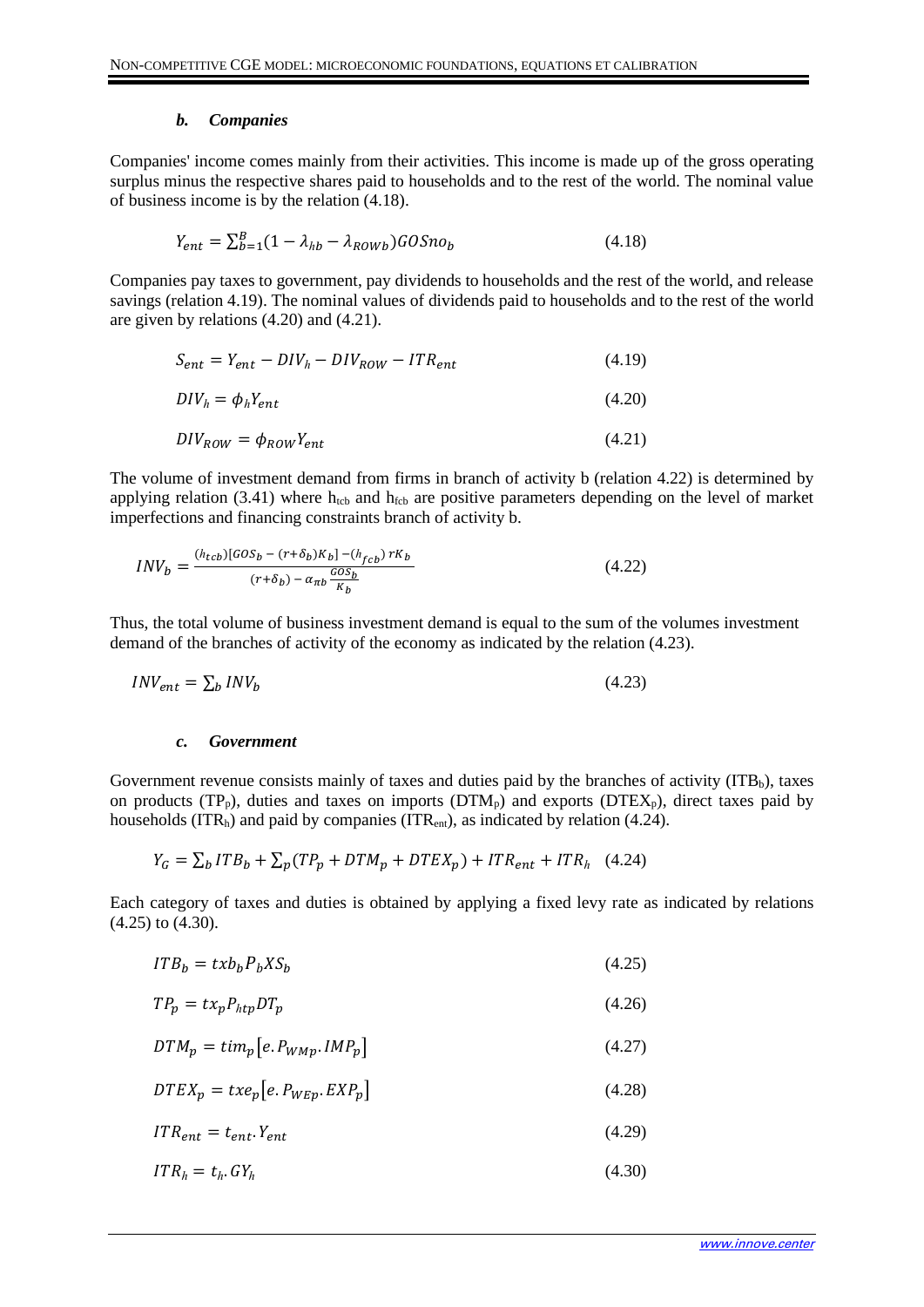The total amount of government expenditure is exogenous  $(DPT<sub>G</sub>)$ . It is mainly made up of final consumption expenditure on goods and services (G), public investment expenditure (DPINVG), public debt service (PDS<sub>G</sub>), and net transfers to households ( $TG<sub>h</sub>$ ). From its revenues and expenditures, the government generates a public deficit ( $DF<sub>G</sub>$ ) given by the relation (4.31) which is mainly financed by loans.

$$
DF_G = -(Y_G - G - TG_h - SDP_G - DPINV_G) \tag{4.31}
$$

Debt service depends on the amounts (at the beginning of the period) of domestic public debt  $(DPD<sub>G</sub>)$ and external debt denominated in foreign currencies  $(DROW<sub>C</sub>)$ , interest rates and amortization rates of the domestic debt and the foreign debt (in foreign currencies), as well as the exchange rate e, as expressed by the relation (4.32).

$$
PDS_G = (r_{iG} + \delta_{iG})DPD_G + (r_{rowG} + \delta_{rowG}).e.DROW_G
$$
\n
$$
(4.32)
$$

Final consumption expenditure, investment expenditure and transfers to households are defined respectively as fixed proportions of total government budgetary expenditure minus the amount of debt service (relationships 4.33 to 4.35).

$$
G = (g_G)(DPT_G - PDS_G) \tag{4.33}
$$

$$
TG_h = (tg_h)(DPT_G - PDS_G) \tag{4.34}
$$

$$
DPINVG = (1 - gG - tgh)(DPTG - PDSG)
$$
\n(4.35)

The expenditure made by the government for the final consumption of a product p is given by the relation (4.36).

$$
DPCF_{Gp} = v_{Gp}G \tag{4.36}
$$

#### **3.** *Domestic demand*

<span id="page-23-0"></span>Total domestic demand  $(DT_p)$  for each product p (relation 4.37) is made up of the final consumption demand from households (relation 4.38) and the government (relation 4.39), the intermediate consumption demand (relation 4.40) and the demand for investment. In these relations,  $P_{ttop}$  designates the price including tax of the product p.

$$
DT_p = CF_{hp} + CF_{Gp} + CI_p + INV_p \tag{4.37}
$$

$$
CF_{hp} = \frac{DPCF_{hp}}{P_{ttcp}}
$$
\n
$$
(4.38)
$$

$$
CF_{Gp} = \frac{DPCF_{Gp}}{P_{ttop}}\tag{4.39}
$$

$$
CI_p = \sum_b CI_{pb} \tag{4.40}
$$

The volume of total investment demand of the economy is equal to the sum of the investment volumes of institutional agents (relation 4.41). The respective investment volumes of households and the government are equal to the ratio between their respective investment expenditures and the price of goods and services (relationships 4.42 and 4.43). Thus, the volume of investment in product p is defined as a fixed proportion of the total investment (relation (4.44).

$$
TINV = INV_{ent} + INV_h + INV_G \tag{4.41}
$$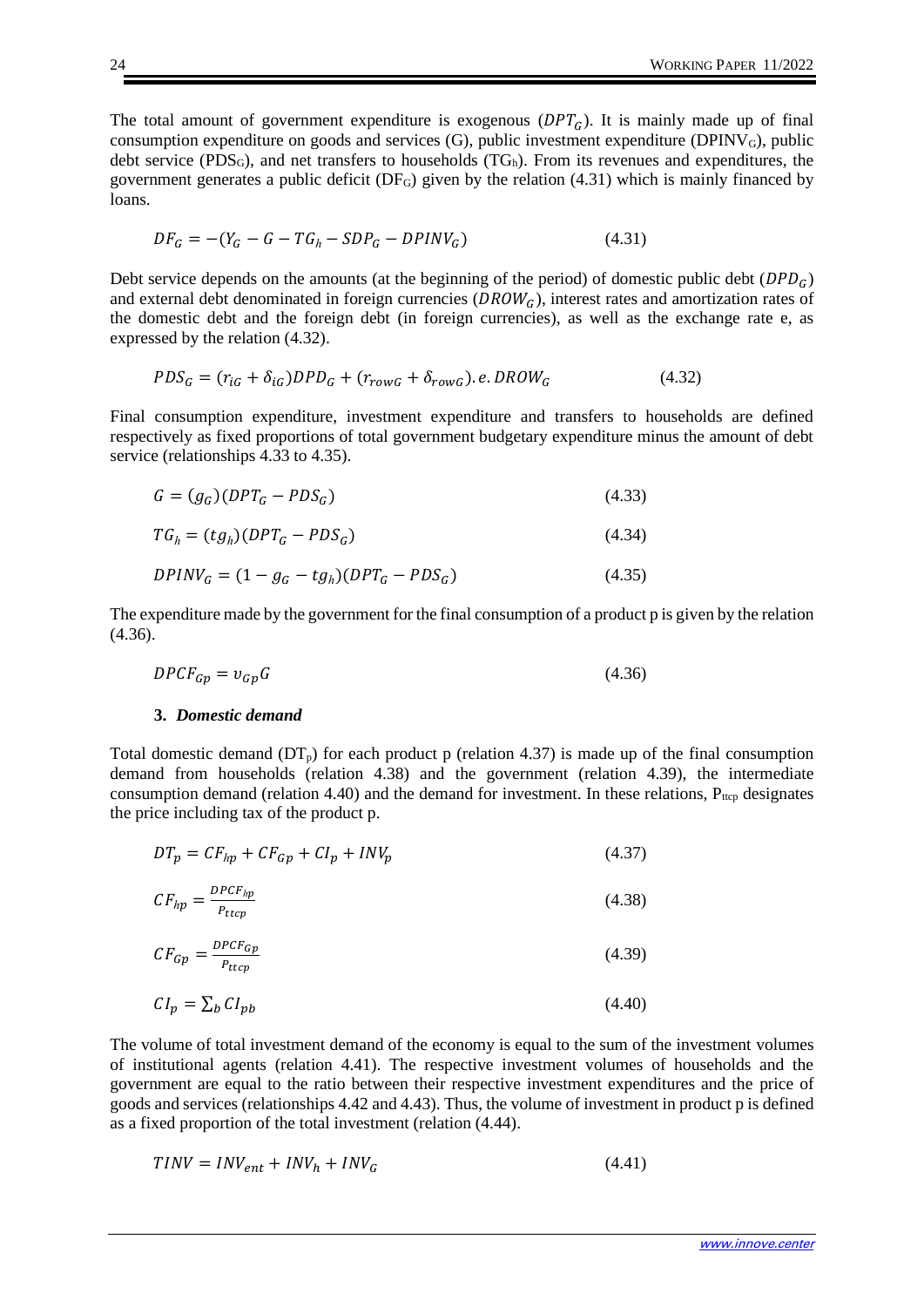$$
INV_{h} = \frac{DPINV_{h}}{P_{INV}} \tag{4.42}
$$
\n
$$
INV_{G} = \frac{DPINV_{G}}{P_{INV}} \tag{4.43}
$$
\n
$$
INV_{p} = \sigma_{p}TINV \tag{4.44}
$$

#### **4.** *Trade and current account balance*

<span id="page-24-0"></span>The trade of each product p is characterized by four types of functions: (i) the export function of the local product p, (ii) the domestic supply function of the local product p; (iii) the import function of product p and (iv) the domestic demand function of local product p.

By applying the relations (3.20) and (3.21), the volume of exports of the local product p is given by the relation (4.45) and the volume of the supply of the local product p on the domestic market is given by the relation (4.46 ).

$$
EX_p = \frac{\left(\frac{a_{LP}}{a_{Ep}} \frac{P_{Ep}}{P_{Lp}}\right)^{\rho_{Ep}}}{1 + \left(\frac{a_{LP}}{a_{Ep}} \frac{P_{Ep}}{P_{Lp}}\right)^{\rho_{Ep}}}
$$
\n
$$
DS_p = \frac{1}{1 + \left(\frac{a_{LP}}{a_{Ep}} \frac{P_{Ep}}{P_{Lp}}\right)^{\rho_{Ep}}}
$$
\n
$$
(4.46)
$$

Applying relations (3.37) and (3.38) and knowing that the total resources available to meet the demand for goods and services is equal to the total value of the local supply of goods and services, the volume of demand for the imported product p is given by relation (4.47) and the volume of domestic demand for local product p is given by relation  $(4.48)$  where  $P_i$  denotes the producer price of product j.

$$
IMP_{p} = \frac{\left(\frac{a_{Mp}}{a_{bp}}\right)^{\rho_{Mp}} \left[\frac{P_{Dp}}{P_{Mp}}\right]^{\rho_{Mp}-1} \gamma_{p} \sum_{j} P_{j} X S_{j}}{\left[1 + \left(\frac{a_{Mp}}{a_{bp}}\right)^{\rho_{Mp}} \left[\frac{P_{Dp}}{P_{Mp}}\right]^{\rho_{Mp}-1}\right] P_{Mp}}
$$
(4.47)

$$
DD_p = \frac{\gamma_p \sum_j P_j X S_j}{\left[1 + \left(\frac{a_{Mp}}{a_{Dp}}\right)^{PMp} \left[\frac{P_{DD}}{P_{Mp}}\right]^{PMp^{-1}}\right] P_{Dp}}
$$
(4.48)

The current account balance (CAB) is equal to export earnings minus the amount of imports, plus net transfers received from the rest of the world as indicated by the relationship (4.49).

$$
CAB = e \sum_{p} P_{WEp} E X_{p} - e \sum_{p} P_{WMp} I MP_{p} + TROW_{m} + TROW_{G} + T NROW_{ent} \quad (4.49)
$$

#### **5.** *Prices of goods and services*

<span id="page-24-1"></span>The price inclusive of all taxes of the product  $p(P_{ttop})$  is calculated by applying the relation (3.21) which indicates that the price is proportional to the ratio between all the potential resources available for the purchase of the product p and the volume of the product p (relation (4.50)). Knowing that  $XS_p - EX_p = DS_p$  and that  $DS_p = DD_p$ , the calculation of the expression (4.50) using the relations (4.47)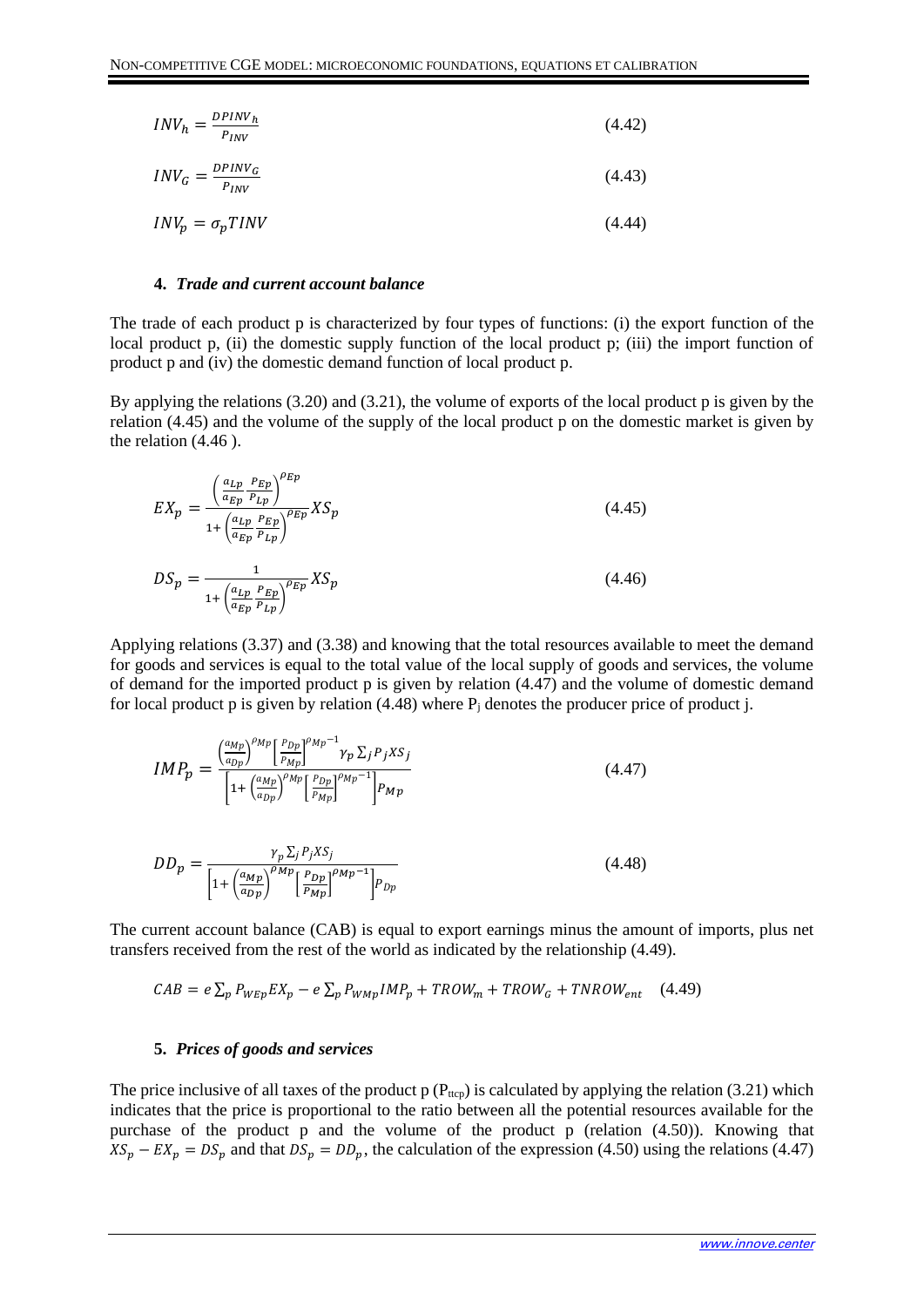and (4.48) gives the price including tax of the product p according to the price of the local product and that of the imported product as indicated by the relation (4.51).

$$
P_{ttop} = \gamma_p \frac{\sum_j P_j X S_j}{X S_p + I M P_p - E X_p}
$$
\n
$$
P_{ttop} = \frac{\left[1 + \left(\frac{a_{Mp}}{a_{Dp}}\right)^{\rho M p} \left[\frac{P_{DP}}{P_{Mp}}\right]^{\rho M p}\right] P_{Dp}}{\left[1 + \left(\frac{a_{Mp}}{a_{Dp}} \frac{P_{DP}}{P_{Mp}}\right)^{\rho M p}\right]}
$$
\n
$$
(4.51)
$$

 $a_{Dp}$ 

The producer price of product p is equal to the weighted average of the local price  $(P_{Lp})$  and the export price of product p ( $P_{Ep}$ ) (relation 4.52). Thus, we obtain the relation (4.53) which expresses the producer price of product p as a function of the export price and the local price.

$$
P_p = \frac{P_{Lp} D S_p + P_{Ep} E X_p}{X S_p}
$$
(4.52)  

$$
P_p = \frac{\left[1 + \left(\frac{a_{Lp}}{a_{Ep}}\right)^{\rho_{Ep}} \left(\frac{P_{Ep}}{P_{Lp}}\right)^{\rho_{Ep}+1}\right] P_{Lp}}{1 + \left(\frac{a_{Lp}}{a_{Ep}} \frac{P_{Ep}}{P_{Lp}}\right)^{\rho_{Ep}}}
$$
(4.53)

The domestic price  $P_{Dp}$  of the local product including indirect taxes is equal to the domestic price excluding taxes  $P_{Lp}$  of the local product on the domestic market multiplied by 1 plus the rate of indirect taxation on the product p (relation (4.54)).

$$
P_{Dp} = (1 + t_{xp})P_{Lp} \tag{4.54}
$$

By applying relation (3.14), the price excluding taxes of the imported product  $(P_{h t M p})$  is equal to the unit cost of the imported product  $(Uu_{Mp})$  multiplied by 1 plus the mark-up rate (relation 4.55). The unit cost of the imported product p is equal to its foreign price (in foreign currency) multiplied by the exchange rate (e) and by 1 plus the rate of customs duties on imports (timp) of the product p as indicated by the relationship (4.56). Thus, the price including tax of the imported product ( $P_{Mn}$ ) is given by relation (4.57). Thus, the mark-up rate on the imported product is calculated based on the reference period

$$
P_{htMp} = (1 + Tm_{Mp})Cu_{Mp} \tag{4.55}
$$

$$
Cu_{Mp} = (1 + \text{tim}_p)eP_{WMp} \tag{4.56}
$$

$$
P_{Mp} = (1 + t_{xp})P_{htMp} \tag{4.57}
$$

The price of the exported product  $(P_{Ep})$  is equal to the foreign price of the exported product multiplied by the exchange rate (e), divided by 1 plus the tax rate on the exported product (relation 4.58).

$$
P_{Ep} = \frac{e^p w_{Ep}}{(1 + txe_p)}\tag{4.58}
$$

The price of added value by branch is equal to the difference between the nominal values of production and intermediate consumption of the branch, divided by the added value of the branch (relation 4.59).

$$
P_{VAb} = \frac{P_b X S_b - P_{Clb} C I_b}{V A_b} \tag{4.59}
$$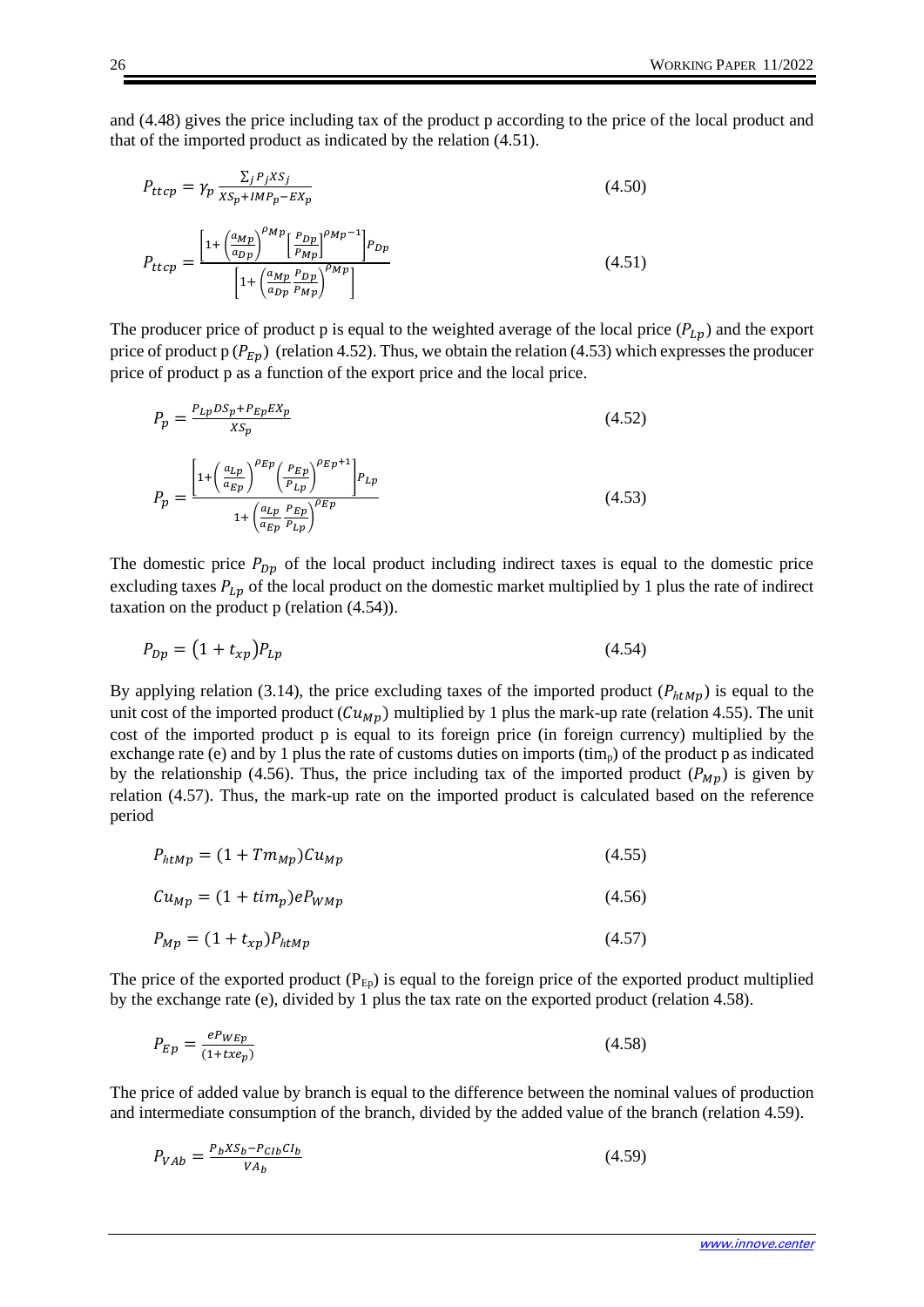The price of intermediate consumption of a branch of activity is equal to the weighted average price of intermediate consumption of the branch (relation 4.60) where  $c_{bp}$  is the proportion of product p in the total of intermediate consumption of branch of activity b. The price of the output of industry b is given by relation (4.61) where  $b_{bp}$  is the proportion of product p in the output of industry b.

$$
P_{Clb} = \sum_{p} c_{bp} P_{ttop} \tag{4.60}
$$

$$
P_b = \sum_p b_{bp} P_p \tag{4.61}
$$

The GDP deflator is equal to the weighted average price of the added values of the branches of activity (relation 4.62); the price of the investment is equal to the weighted average of the prices of the products used for investment (4.63); the general price level is equal to the weighted average of product prices (relation 4.64).

$$
PINDER = \sum_{b} \frac{VA_b}{\sum_{b} VA_b} P_{VAb}
$$
\n(4.62)

$$
P_{INV} = \sum_{p} \sigma_p P_{ttop} \tag{4.63}
$$

$$
P_{ttc} = \sum_{p} \frac{DD_p + IMP_p}{\sum_{j}(DD_j + IMP_j)} P_{ttcp}
$$
\n(4.64)

## **6.** *Equilibrium conditions*

<span id="page-26-0"></span>On the market for goods and services, we have the following equilibria: (i) the supply of each local product on the national market is equal to the demand for the local product on the national market (relation 4.65), (ii), the real value of total resources is equal to the real value of total uses (relation 4.66).

$$
DS_p = DD_p \tag{4.65}
$$

$$
XS_p + IMP_p = EX_p + CF_p + CI_p + INV_p \tag{4.66}
$$

$$
K_b \le KS_b \tag{4.67}
$$

The equilibrium conditions (4.65) make it possible to determine the producer price of each local product p, as well as the level of capital employed by each branch of activity b.

The equilibrium conditions (4.66) make it possible to determine the level of capital  $K_b$  actually employed by each branch of activity; this level of capital is then compared to the total available capital stock  $KS_b$ . If the  $K_b$  obtained through solving the equilibrium conditions equations is such that  $K_b \leq$  $KS_h$ , then the level of capital employed is equal to the found value  $K_b$ . Conversely, if the  $K_b$  obtained through solving the equilibrium conditions equations is such that  $K_b > KS_b$ , then the level of capital employed is equal to the total value of the capital stock  $KS_b$ ; i.e. the constraint (4.67) is saturated and the concerned branch of activity is in a situation of full employment of its physical production capacities. If  $K_b > KS_b$ ; there is strong pressure on the prices of the concerned branch of activity.

On the capital market, we have: (i) the financing need of companies, namely  $INV_{ent} - S_{ent}$  is equal to foreign direct investment (FDI) which corresponds to transfers paid by the rest of the world to companies (relation (4.68)).

$$
INV_{ent} - S_{ent} = FDI = TROW_{ent}
$$
\n
$$
(4.68)
$$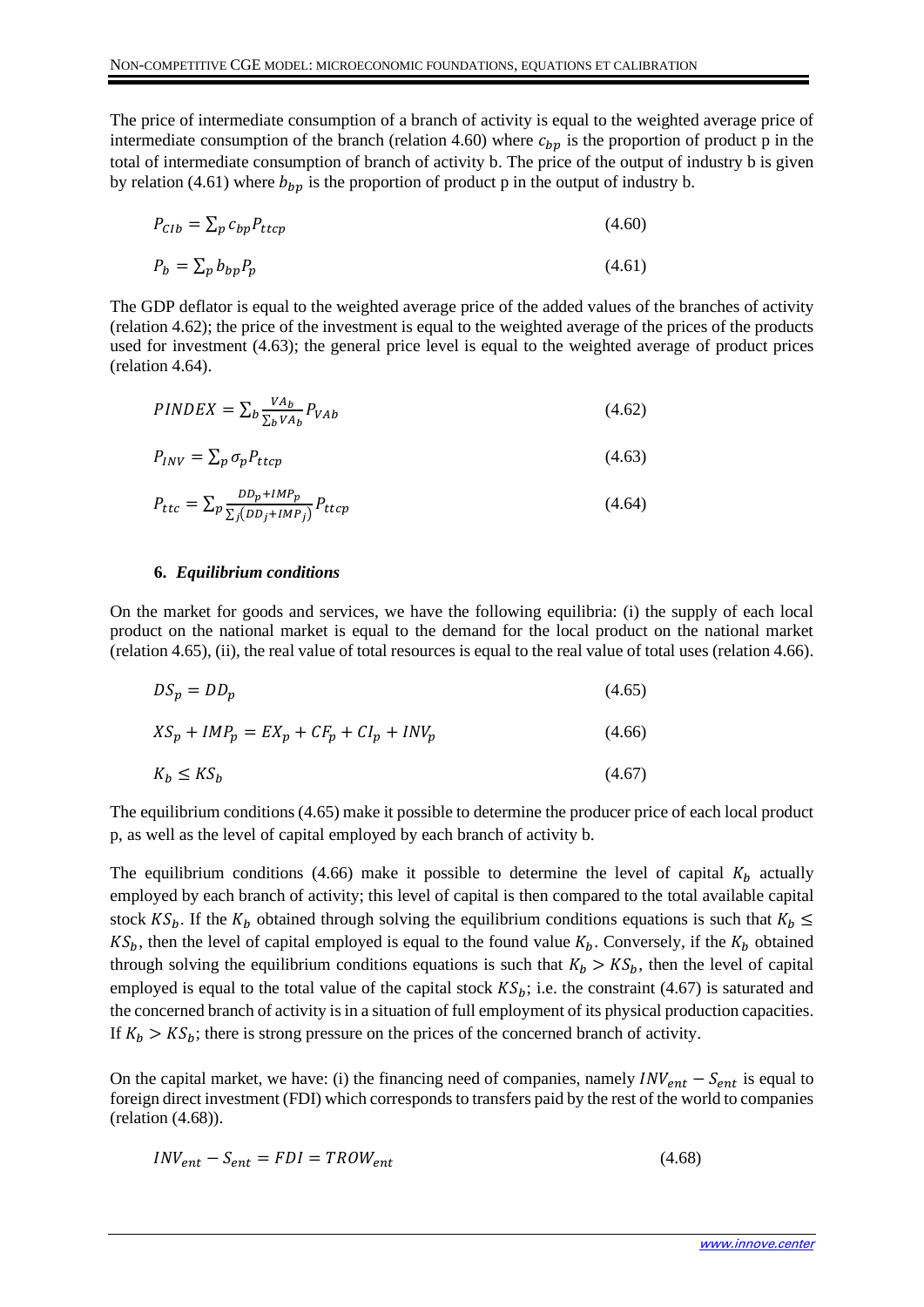The public deficit is financed by external borrowing; thus, the public deficit is equal to the net transfers paid by the rest of the world to the government (relation 4.69).

 $DF_G = TROW_G$  (4.69)

## **7.** *Calibration of non-competitive CGE model*

<span id="page-27-0"></span>The calibration of the model parameters is made from the data of the base year t. These parameters are calibrated to obtain the values of the base year aggregates. Table 4.1 proposes calibration formulas for each parameter of the model. The index t indicating the period is mentioned only when necessary.

| Param.           | Label                                                                                                   | <b>Calibration</b>                                                                                                                                                                                                                 | <b>Observations</b>            |
|------------------|---------------------------------------------------------------------------------------------------------|------------------------------------------------------------------------------------------------------------------------------------------------------------------------------------------------------------------------------------|--------------------------------|
| $\omega_b$       | Coefficient of relative wage<br>bargaining<br>power<br>οf<br>in branch<br>οf<br>employees<br>activity b | $\frac{L_b W_b}{VA_b}$                                                                                                                                                                                                             |                                |
| $\varepsilon_b$  | Indexation coefficient of the<br>salary to the inflation rate of<br>the branch of activity b            | $\frac{(L_{bt-1}W_{bt} - \omega_bVA_{bt-1})}{i_{t-1}\omega_bVA_{bt-1}}$                                                                                                                                                            |                                |
| $\eta_b$         | Coefficient of job security level<br>of industry b                                                      | $(1-\alpha_b)\frac{L_bW_b}{GOS} - \alpha_b$                                                                                                                                                                                        |                                |
| $\alpha_b$       | Elasticity coefficient of the<br>labor factor of the branch of<br>activity b                            | $\ln(VA_{bt}/A_b) - \frac{\ln(VA_{bt-1}/A_b)}{\ln(K_{bt-1})}\ln(K_{bt})$<br>$\frac{\ln(L_{bt}) - \frac{\ln(L_{bt-1})}{\ln(K_{bt-1})}\ln(K_{bt})}{\frac{\ln(VA_{bt}/A_b)}{\ln(K_{bt})} - \alpha_b \frac{\ln(L_{bt})}{\ln(K_{bt})}}$ | An econometric                 |
| $\beta_b$        | Capital elasticity coefficient of<br>the branch b                                                       |                                                                                                                                                                                                                                    | regression<br>would be better. |
| $A_b$            | Production technology scale<br>parameter of branch b                                                    | $A_b$ is such as $\frac{1}{2}(\alpha_b + \beta_b) = \frac{\Delta \ln(VA_b)}{\Delta \ln(K_b) + \Delta \ln(L_b)}$                                                                                                                    |                                |
| $a_{bp}$         | coefficient<br>Leontief<br>of<br>intermediate consumption of<br>branch b in product p                   | $CI_{bp}$<br>VA <sub>b</sub>                                                                                                                                                                                                       |                                |
| $\varphi_h$      | household<br>Average<br>propensity to consume                                                           | $\mathit{CF}_h$<br>$DY_h$                                                                                                                                                                                                          |                                |
| $\vartheta_{hp}$ | Proportion of product p in final<br>household consumption                                               | $CF_{hp}$<br>CF <sub>h</sub>                                                                                                                                                                                                       |                                |
| $\phi_h$         | Proportion of dividends paid to<br>households<br>in<br>business<br>income                               | DIV <sub>h</sub><br>$Y_{ent}$                                                                                                                                                                                                      |                                |
| $\phi_{Row}$     | Proportion of dividends paid to<br>the rest of the world in<br>business income                          | $DIV_{Row}$<br>$Y_{ent}$                                                                                                                                                                                                           |                                |
| $\lambda_{hb}$   | Proportion of the GOS of<br>branch of activity b paid to<br>households                                  | GOS of branch b paid to households<br>$GOS_h$                                                                                                                                                                                      |                                |
| $\lambda_{ROWb}$ | Proportion of the GOS of<br>branch of activity b paid to the<br>rest of the world                       | GOS of b paidto the rest of world<br>GOS <sub>b</sub>                                                                                                                                                                              |                                |
| $txb_b$          | Tax rate on branch b activities                                                                         | ITB <sub>b</sub><br>$\overline{P_bXS_b}$                                                                                                                                                                                           |                                |
| $tx_p$           | Indirect tax rate of the product<br>p                                                                   | $TP_p$<br>$\overline{P_{htp}DT_{pt}}$                                                                                                                                                                                              |                                |
| $tim_p$          | Rates of customs duties and<br>taxes on imports of the<br>product p                                     | $DTM_p$<br>$eP_{WMp}\overline{IMP_p}$                                                                                                                                                                                              |                                |
| $txe_p$          | Tax rates on exports of<br>product p                                                                    | $DTEX_p$<br>$eP_{WEp}EXP_p$                                                                                                                                                                                                        |                                |
| $t_h$            | Direct tax rate on household<br>income                                                                  | $ITR_h$<br>$GY_h$                                                                                                                                                                                                                  |                                |

Table 4.1: Calibration of non-competitive CGEM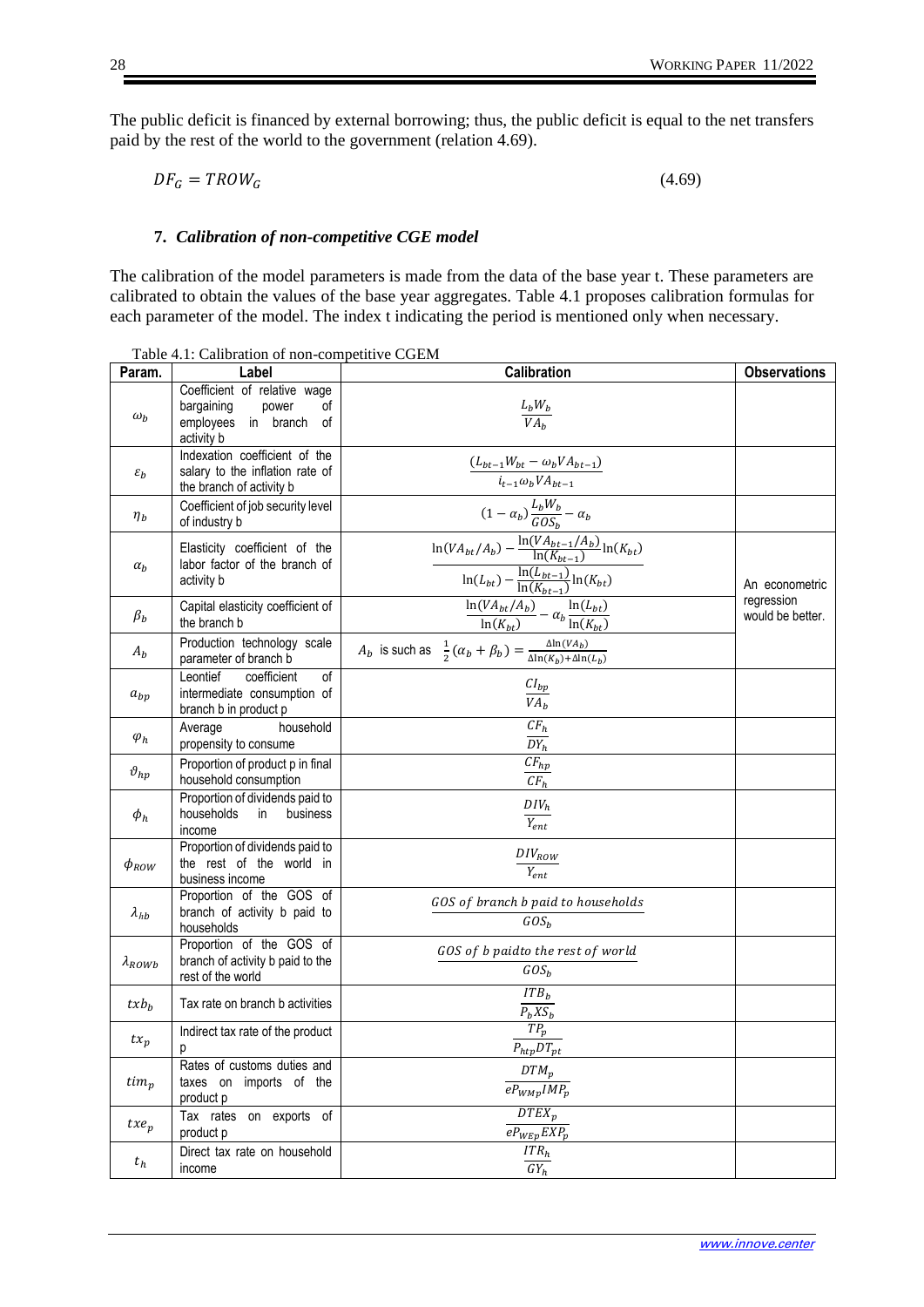| Param.               | Label                                                                                                                                      | Calibration                                                                                                                                                                                                                                                                                           | <b>Observations</b>                                      |
|----------------------|--------------------------------------------------------------------------------------------------------------------------------------------|-------------------------------------------------------------------------------------------------------------------------------------------------------------------------------------------------------------------------------------------------------------------------------------------------------|----------------------------------------------------------|
| $t_{ent}$            | Direct tax rate on business<br>income                                                                                                      | $ITR_{ent}$<br>$\overline{Y}_{ent}$                                                                                                                                                                                                                                                                   |                                                          |
| $tg_h$               | Share of public expenditure<br>intended for transfers to<br>households                                                                     | $rac{TG_h}{G}$                                                                                                                                                                                                                                                                                        |                                                          |
| $Tm_{Mp}$            | Margin rate on the imported<br>product p                                                                                                   | $\frac{P_{htMp}}{(1+tim_p)eP_{WMp}}-1$                                                                                                                                                                                                                                                                |                                                          |
| $\sigma_p$           | Proportion of product p in total<br>investment                                                                                             | $\frac{INV_p}{TINV}$                                                                                                                                                                                                                                                                                  |                                                          |
| $\rho_{Ep}$          | Coefficient<br>of<br>exchange<br>compromise function related<br>to export of product p                                                     | $\Delta$ ln $(EX_p/DS_p)$<br>$\Delta$ ln $(P_{Ep}/P_{Lp})$                                                                                                                                                                                                                                            | An<br>econometric                                        |
| $a_{Lp}$<br>$a_{Ep}$ | Ratio of the coefficients of the<br>exchange<br>compromise<br>function related to export of<br>product p                                   | $\frac{P_{Lp}}{P_{Ep}}\left[\frac{EX_p}{DS_n}\right]^{1/\rho_{Ep}}$                                                                                                                                                                                                                                   | regression<br>would<br>be<br>better                      |
| $\rho_{Mp}$          | of<br>Coefficient<br>exchange<br>compromise function related<br>to import of product p                                                     | $\Delta$ ln ( <i>IMP</i> / <i>DD</i> )<br>$\Delta$ ln $(P_D/P_M)$                                                                                                                                                                                                                                     | An<br>econometric                                        |
| $a_{Mp}$<br>$a_{Dp}$ | Ratio of the coefficients of the<br>exchange<br>compromise<br>function related to import of<br>product p                                   | $\frac{P_{Mp}}{P_{Dn}}\left[\frac{IMP_p}{DD_n}\right]^{\overline{\rho}_{Mp}}$                                                                                                                                                                                                                         | regression<br>would<br>be<br>better                      |
| $\gamma_p$           | Proportionality<br>coefficient<br>between the price of product p<br>the<br>financial<br>and<br>capacity/supply<br>of<br>ratio<br>product p | $\frac{XS_p + IMP_p - EX_p}{\sum_i P_iXS_i} P_{ttcp}$                                                                                                                                                                                                                                                 |                                                          |
| $\alpha_{\pi b}$     | Capital profitability coefficient<br>of branch b                                                                                           | $\frac{\Delta \ln (GOS_b)}{\Delta \ln (K_b)}$                                                                                                                                                                                                                                                         | An<br>econometric<br>regression<br>would<br>be<br>better |
| $h_{tcb}$            | $\mathsf{to}$<br>Coefficient<br>relating<br>transaction<br>costs on<br>the<br>capital market of branch b                                   | $\frac{\left(r_{t}+\delta_{b}-\alpha_{\pi b}\frac{GOS_{bt}}{K_{bt}}\right)lNV_{bt}-\left(r_{t-1}+\delta_{b}-\alpha_{\pi b}\frac{GOS_{bt-1}}{K_{bt-1}}\right)\frac{INV_{bt-1}}{r_{t-1}K_{bt-1}}} {GOS_{bt}-(r_{t}+\delta_{b})K_{bt}}-\frac{GOS_{bt-1}-(r_{t-1}+\delta_{b})K_{bt-1}}{r_{t-1}K_{bt-1}}}$ |                                                          |
| $h_{fcb}$            | Coefficient<br>relating<br>to<br>financing constraints on the<br>capital market of branch b                                                | $h_{tcb} [GOS_{bt} - (r_t + \delta_b)K_{bt}] - \left(r_t + \delta_b - \alpha_{\pi b} \frac{GOS_{bt}}{K_{bt}}\right) INV_{bt}$<br>$r_t K_{bt}$                                                                                                                                                         |                                                          |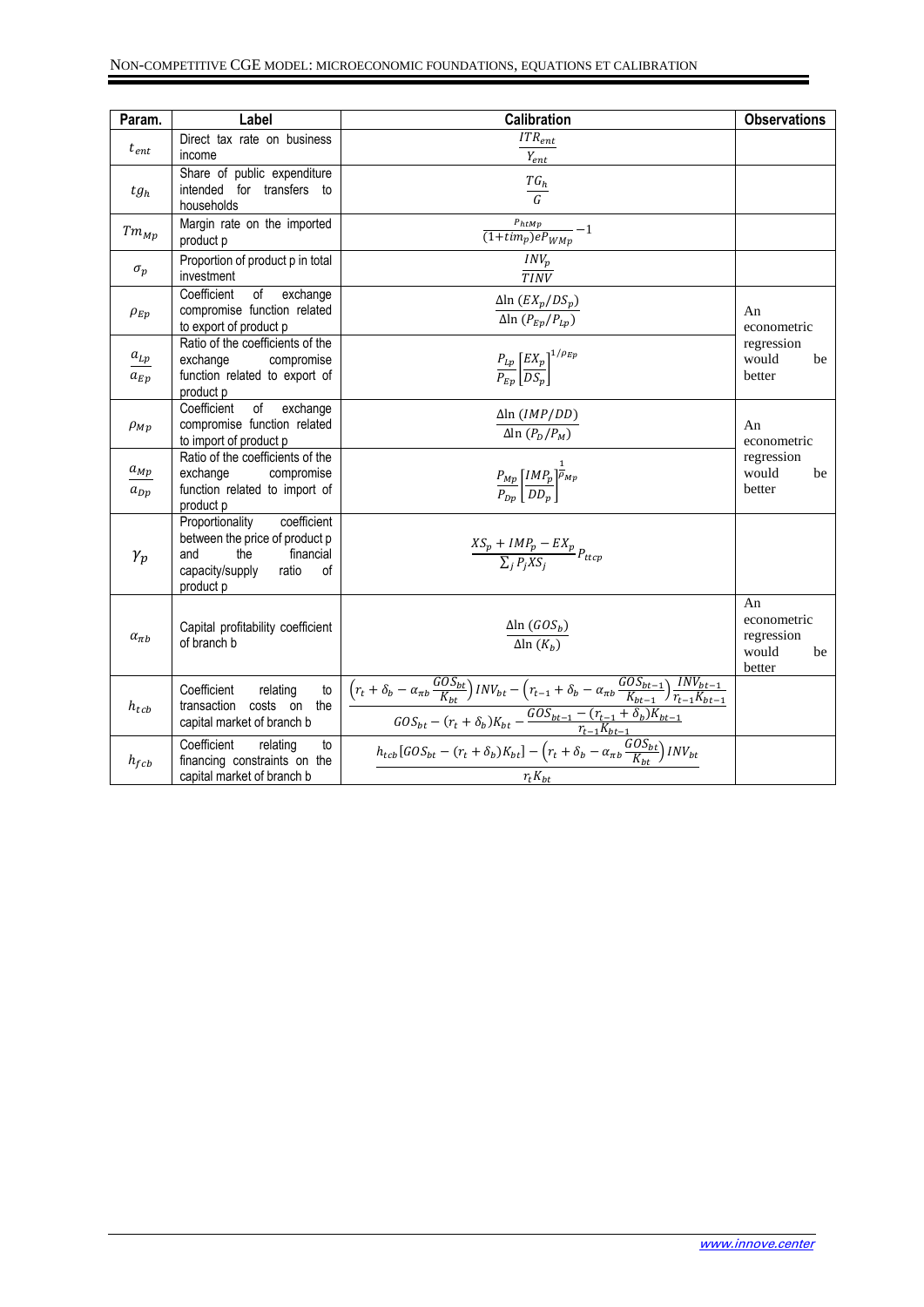## <span id="page-29-0"></span>**Conclusion**

This paper aimed to develop a non-competitive computable general equilibrium model with microeconomic foundations as clear as the Walrasian computable general equilibrium model. Thus, drawn essentially from the General Theory of the Firm, the microeconomic foundations have been developed for different aspects of the non-competitive CGE model, namely: (i) production and labor demand of companies, (ii) wage setting, (iii) exchange and market price formation of goods and services, (iv) export behavior, (v) import demand for goods and services, (v) investment demand of companies. These microeconomic foundations bring major positive changes in computable general equilibrium modeling.

First, these microeconomic foundations make it possible to consider market imperfectionsin computable general equilibrium modeling without opting for a specific theoretical framework of imperfections (monopoly, duopoly, oligopoly, etc.). Indeed, the characteristics and the level of the imperfections are directly translated into the parameters of the behavior functions of the agents resulting from the compromise process and, thus, the results of the simulations are no longer influenced by the choice of the modeler about the model of imperfections integrated into the CGE model. Thus, regarding the labor market, the degree of information imperfection, as well as the rules and procedures for hiring, firing and compensation are considered in the functions of labor demand and wages. Also, the degree of wage rigidity does not depend on the choice of the modeler; it depends on the variability of labor productivity, relative wage bargaining power of unions and wage regulations.

Secondly, employment is a result of the CGE model in the same way as economic growth for example, and not an input of the model. Thus, unemployment does not result from the choice of the modeler to force or not the existence of unemployment through the introduction of specific unemployment equations in the model. Unemployment is notably the consequence of a relatively low level of activity, which can result from several factors. Also, the level of use of the capital stock is endogenous. So, economy can be in a situation of underemployment or full employment of physical production capacities depending on the level of aggregate demand.

Third, the behavior of economic agents in terms of foreign trade is now better understood and, thus, the calibration of the parameters of the import and export functions is no longer an arbitrary matter. Indeed, the export function of a product stems from the maximization of the companies' total receipts under constraint of the level of exchange compromise required by the national community for the said product. The import function of a product results from the maximization of the exchange compromise function constrained by the willingness of buyers to spend on this product. Therefore, the parameters of the import function of each good depend on : (i) policies promoting the consumption of local product, (ii) degree of preference of residents for imported products compared to local products, (iii) quality and physical characteristics of the imported product compared to the local product, (iv) level of physical accessibility/availability of the imported product compared to the local product, (v) the legal rules, requirements and standards in force with regard to importation. The parameters of the export function of each good depend on the opportunities and capacities of the compagnies, local and external requirements, and constraints on the external market.

Fourth, the demand for investment function of each branch of activity is determined based on microeconomic foundations. It considers, among other things, the imperfections on the markets and the financing constraints of the branch of activity. Therefore, the demand for investment of the noncompetitive CGE model depends on the economic performance, financing constraints and transaction costs of each branch of activity.

Fifthly, the price of a product is not only the result of the supply and demand confrontation, it also depends on the level of desirability of the product, the respective desire-capacity (capability) of the producers to make the margin and of the buyers to save on the purchase of the product, as well as the relative preference of buyers for this product compared to other products. The price of a product is therefore proportional to the ratio between the financial capacity of buyers and the volume of product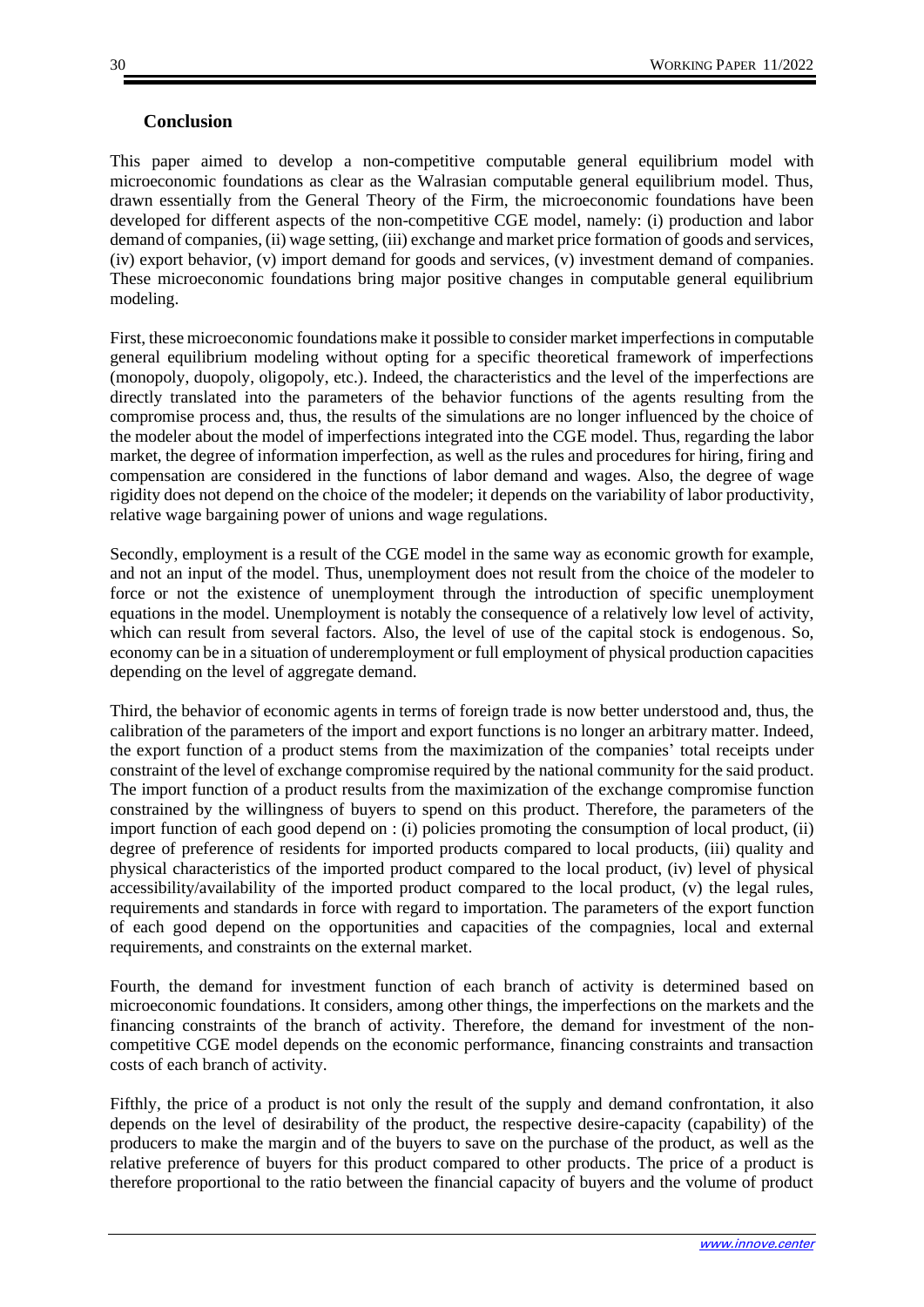supply. Thus, the degree of price flexibility or rigidity depends on the variability (i) of the ratio of demand and supply, (ii) of the level of desirability of the product, (iii) of the respective capacities of the producers to make the unit margin and of the buyers to save on the purchase of the product.

Thus, the present non-competitive CGE model is more suitable for identifying the effects of economic policies, particularly on the labor market, employment, labor income, investment, economic growth and foreign trade, as well as on prices. However, the static nature of the non-competitive CGE model does not make it possible to understand all the medium-term effects of public policies and shocks. Therefore, in addition to the implementation of this static non-competitive CGE model, it would be relevant to develop a dynamic non-competitive CGE by referring to the present static non-competitive computable general equilibrium model.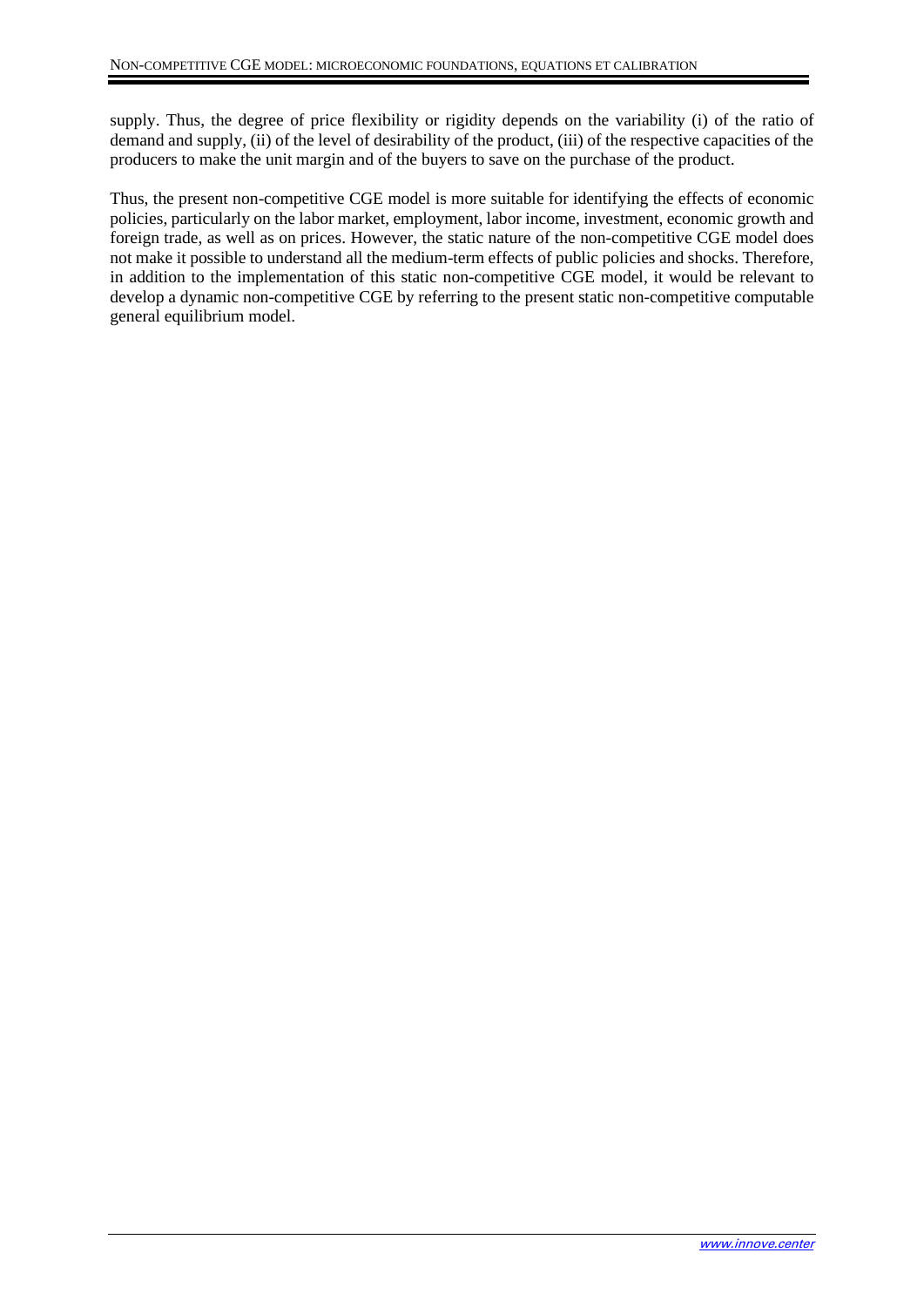#### <span id="page-31-0"></span>*Bibliographic references*

- Armington, P. 1969. A theory of Demand for Products Distinguished by Place of Production, IMF Staff Papers, 16, 159-178.
- Balistreri, E. J. 2002. Operationalizing equilibrium unemployment: a general equilibrium external economies approach. Journal of Economic Dynamics and Control 26: 347-374.
- Boyer R. 1986. La théorie de la régulation: une analyse critique, Coll. Agalma, La Découverte, Paris, France.
- Bchir, M., H., Decreux, Y. Guérin, J.L. et Jean, S. 2002. MIRAGE, a Computable General Equilibrium Model for Trade Policy Analysis. Document de travail du CEPII, 17, December 2002.
- BIT 2019. Mise en place d'un modèle d'équilibre général calculable pour simuler les impacts des politiques économiques sur l'emploi dans la perspective de la planification de la seconde phase de la Vision. Ministère de l'économie, de la planification et de l'aménagement du territoire. Cameroun.
- Bontout, O. et S. Jean 1998. Wages and unemployment: trade-off under different labour market paradigms. Document de travail CEPII, N° 98-13, Paris.
- Burniaux, J.,M. et Waelbroeck, J. 1992. Preliminary results of two experimental models of general equilibrium with imperfect competition. Journal of Policy Modeling 14 (1), 65-92.
- Cahuc, P. et Zylberberg, A. 1996. Economie du travail. Paris, Bruxelles, De Boeck Université.
- Cogneau, D. et Roubaud, F. 1994. Les modèles d'équilibre général calculable : quelques réflexions sur leur usage et sur leur application aux pays en développement. 1994-11/T DIAL.
- Cox, D. et Harris, R. 1985. Trade liberalization and industrial organization: some estimates for Canada. Journal of Political Economy 93, 115-145.
- De Melo, J., 1977. Distortions in the factor market: some general equilibrium estimates, Review of Economics and Statistics 59: 398-405.
- Décaluwé, B., Y. Dissou et V. Robichaud,1999. Regionalization and labour market rigidities in developing countries: a CGE analysis of the UEMOA. Conférence de l'International Atlantic Economic Society, Montréal.
- Décaluwé, B., Martens, A., Savard, L. 2001. La politique économique du développement et les modèles d'équilibre général calculable, Les presses de l'Université de Montréal. Montréal.
- Devarajan, S. et D. Rodrik, 1991. "Pro-competitive effects of trade reforms: results from a CGE model of Cameroon." European Economic Review 35: 1157-1184.
- Devarajan, S., H. Ghanem et K. Thierfelder, 1997. "Economic Reform and Labor Unions: A General-Equilibrium Analysis Applied to Bangladesh and Indonesia." The World Bank Economic Review 11(1): 145-170.
- Devarajan, S. et Rodrik, D. 1991. Trade liberalization in developing countries: Do imperfect competition and scale economies matter? American Economic Review 79, 283-287.
- Dervis, K., De Melo, J. et Robinson S., 1982*, General Equilibrium Models for Development Policy*. New York: Cambridge University Press.
- Dixit, A. et Stiglitz, J. 1977. Monopolistic competition and optimum product diversity. American Economic Review 67, 297-308.
- Elbehri, A. et Hertel, T. 2004. A Comparative Analysis of the EU-Morocco FTA vs. Multilateral Liberalization. GTAP Working Paper n° 31.
- Epaulard, A. 1997. Les modèles appliqués de la macro-économie, Paris, Dunod.
- François, J. F. 1998. Scale Economies and Imperfect Competition in the GTAP Model, GTAP Technical paper, n° 14.
- Gérard, F., J. Bélières, M. Benoit-Cattin, S. Dury, S. Keita 2011. Lutte contre l'insécurité alimentaire des ménages au Mali : le rôle décisif de l'investissement dans l'agriculture. Colloque sur les dynamiques de croissance au sein de l'Union Economique et Monétaire Ouest Africaine, Ouagadougou, Burkina Faso, 12 et 13 juillet 2011
- Harris, R. 1984. Applied general equilibrium analysis of small open economies with scale economies and imperfect competition. American Economic Review 74 (5), 1016-1032.